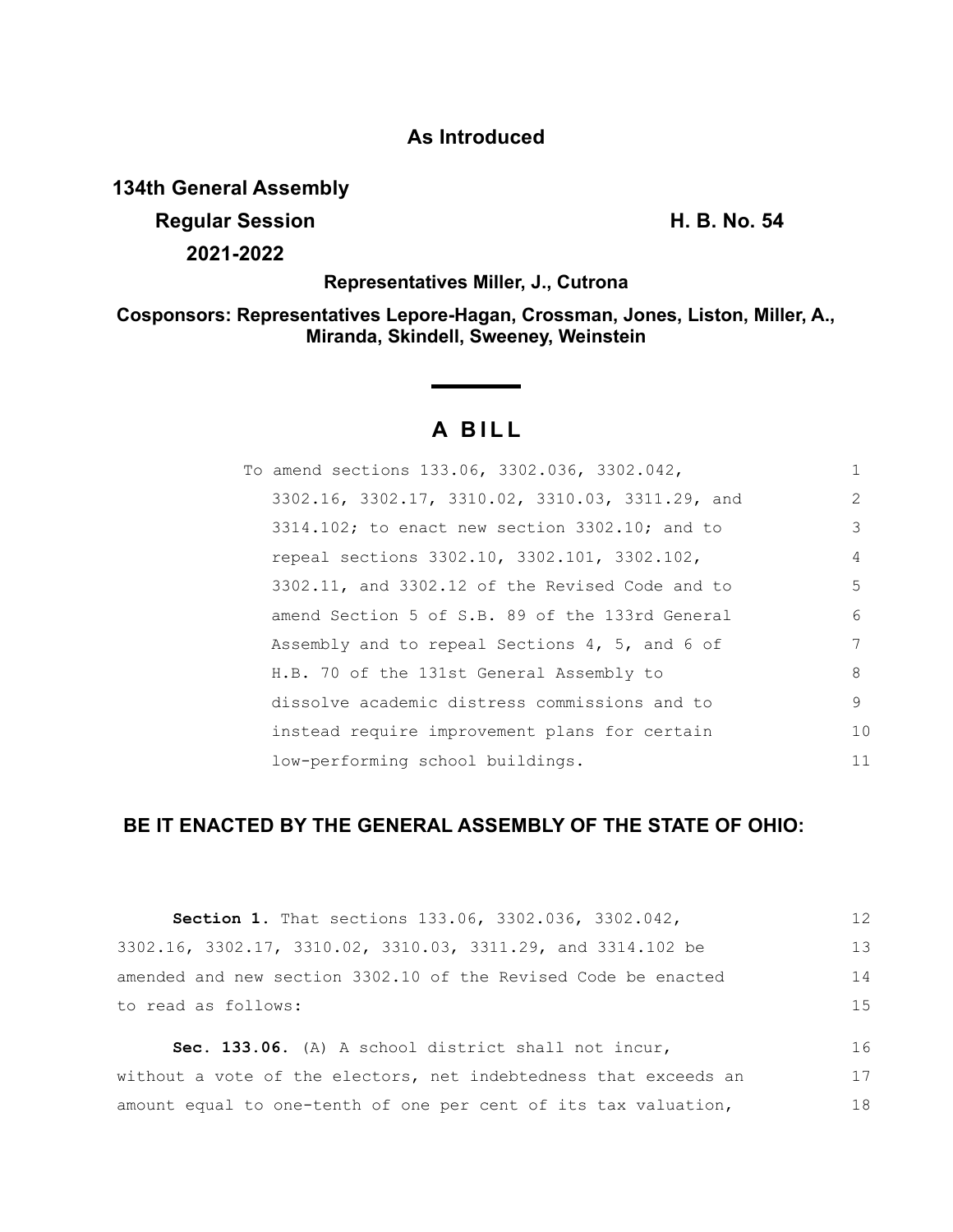# **H. B. No. 54 Page 2 As Introduced**

except as provided in divisions (G) and (H) of this section and in division (D) of section 3313.372 of the Revised Code, or as prescribed in section 3318.052 or 3318.44 of the Revised Code, or as provided in division (J) of this section. 19 20 21 22

(B) Except as provided in divisions (E), (F), and (I) of this section, a school district shall not incur net indebtedness that exceeds an amount equal to nine per cent of its tax valuation.

(C) A school district shall not submit to a vote of the electors the question of the issuance of securities in an amount that will make the district's net indebtedness after the issuance of the securities exceed an amount equal to four per cent of its tax valuation, unless the superintendent of public instruction, acting under policies adopted by the state board of education, and the tax commissioner, acting under written policies of the commissioner, consent to the submission. A request for the consents shall be made at least one hundred twenty days prior to the election at which the question is to be submitted.

The superintendent of public instruction shall certify to the district the superintendent's and the tax commissioner's decisions within thirty days after receipt of the request for consents.

If the electors do not approve the issuance of securities at the election for which the superintendent of public instruction and tax commissioner consented to the submission of the question, the school district may submit the same question to the electors on the date that the next special election may be held under section 3501.01 of the Revised Code without submitting a new request for consent. If the school district 42 43 44 45 46 47 48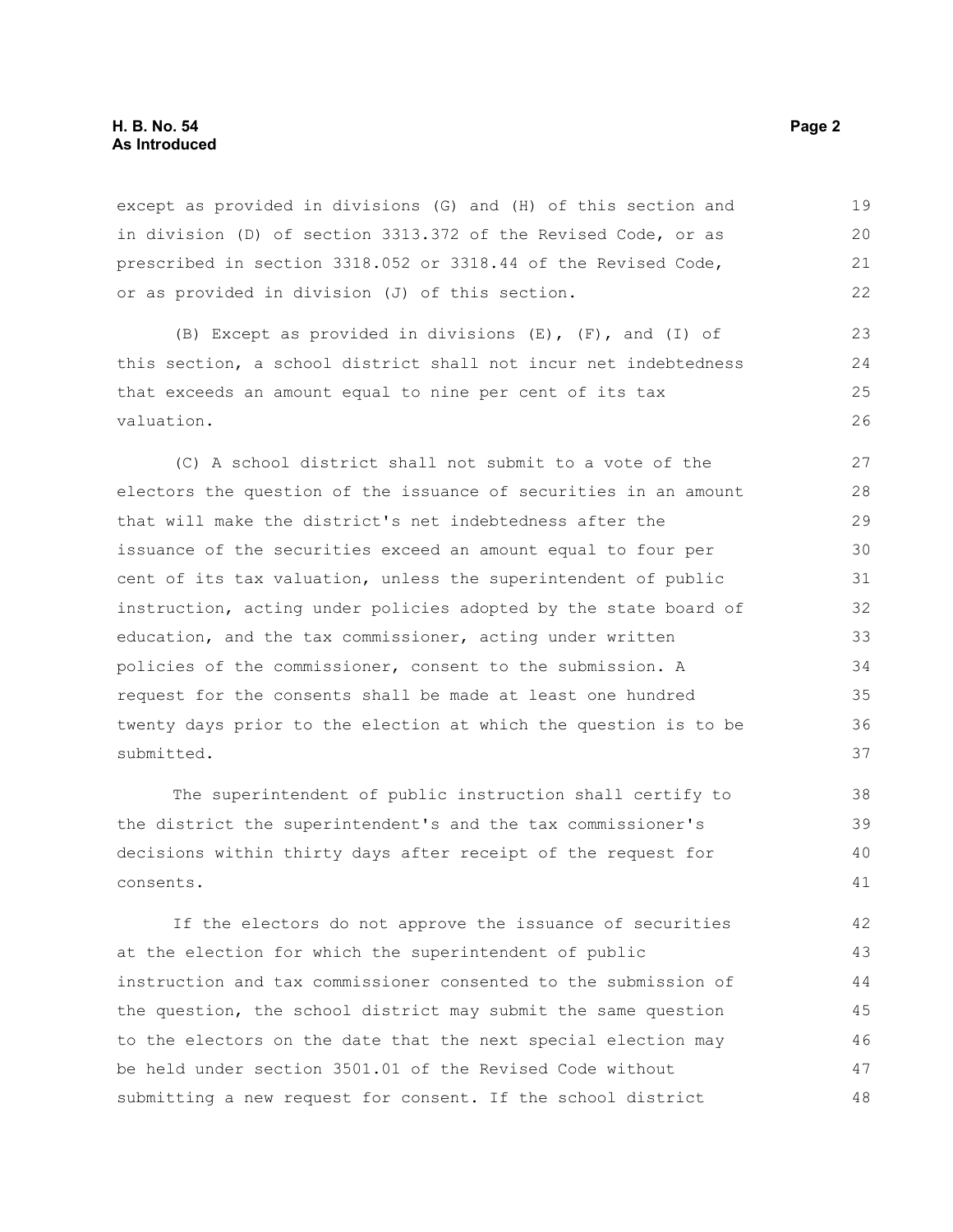hardware;

seeks to submit the same question at any other subsequent election, the district shall first submit a new request for consent in accordance with this division. (D) In calculating the net indebtedness of a school district, none of the following shall be considered: (1) Securities issued to acquire school buses and other equipment used in transporting pupils or issued pursuant to division (D) of section 133.10 of the Revised Code; (2) Securities issued under division (F) of this section and, to the extent in excess of the limitation stated in division (B) of this section, under division (E) of this section; (3) Indebtedness resulting from the dissolution of a joint vocational school district under section 3311.217 of the Revised Code, evidenced by outstanding securities of that joint vocational school district; (4) Loans, evidenced by any securities, received under sections 3313.483, 3317.0210, and 3317.0211 of the Revised Code; (5) Debt incurred under section 3313.374 of the Revised Code; (6) Debt incurred pursuant to division (B)(5) of section 3313.37 of the Revised Code to acquire computers and related 49 50 51 52 53 54 55 56 57 58 59 60 61 62 63 64 65 66 67 68 69 70

(7) Debt incurred under section 3318.042 of the Revised Code; 72 73

(8) Debt incurred under section 5705.2112 or 5705.2113 of the Revised Code by the fiscal board of a qualifying partnership of which the school district is a participating school district. 74 75 76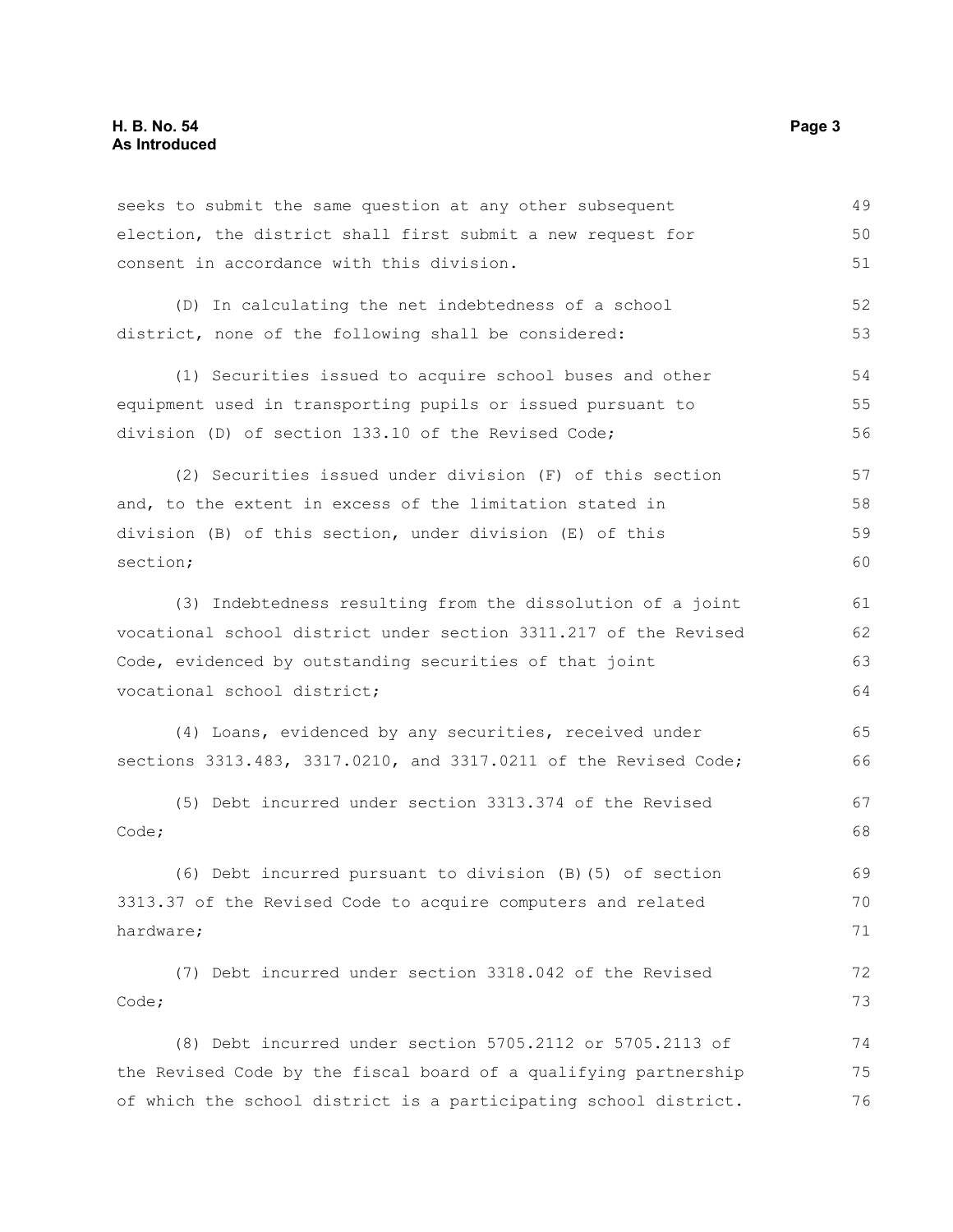| (E) A school district may become a special needs district        | 77  |
|------------------------------------------------------------------|-----|
| as to certain securities as provided in division (E) of this     | 78  |
| section.                                                         | 79  |
| (1) A board of education, by resolution, may declare its         | 80  |
| school district to be a special needs district by determining    | 81  |
| both of the following:                                           | 82  |
| (a) The student population is not being adequately               | 83  |
| serviced by the existing permanent improvements of the district. | 84  |
| (b) The district cannot obtain sufficient funds by the           | 85  |
| issuance of securities within the limitation of division (B) of  | 86  |
| this section to provide additional or improved needed permanent  | 87  |
| improvements in time to meet the needs.                          | 88  |
| (2) The board of education shall certify a copy of that          | 89  |
| resolution to the superintendent of public instruction with a    | 90  |
| statistical report showing all of the following:                 | 91  |
| (a) The history of and a projection of the growth of the         | 92  |
| tax valuation;                                                   | 93  |
| (b) The projected needs;                                         | 94  |
| (c) The estimated cost of permanent improvements proposed        | 95  |
| to meet such projected needs.                                    | 96  |
| (3) The superintendent of public instruction shall certify       | 97  |
| the district as an approved special needs district if the        | 98  |
| superintendent finds both of the following:                      | 99  |
| (a) The district does not have available sufficient              | 100 |
| additional funds from state or federal sources to meet the       | 101 |
| projected needs.                                                 | 102 |
| (b) The projection of the potential average growth of tax        | 103 |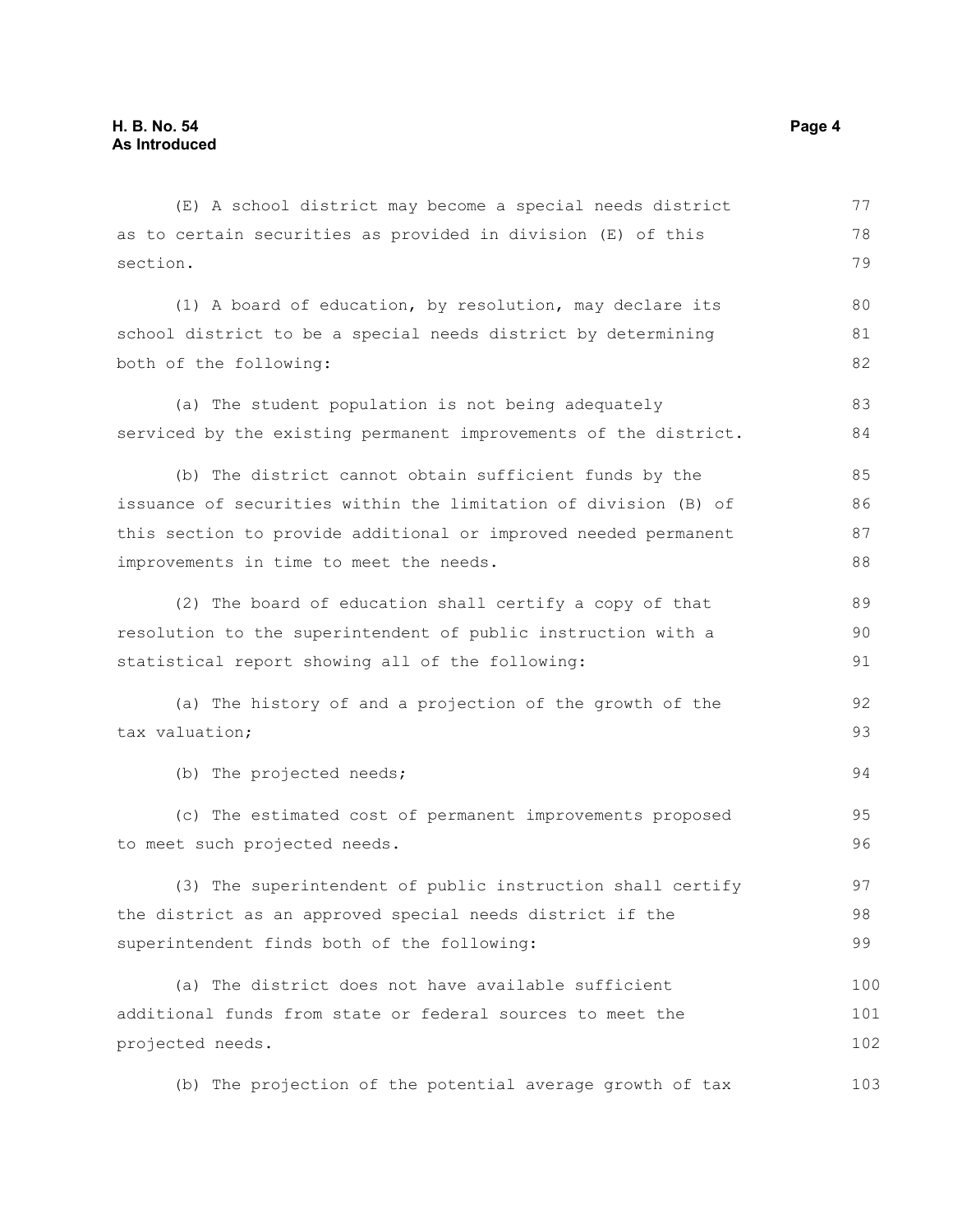# **H. B. No. 54 Page 5 As Introduced**

valuation during the next five years, according to the information certified to the superintendent and any other information the superintendent obtains, indicates a likelihood of potential average growth of tax valuation of the district during the next five years of an average of not less than one and one-half per cent per year. The findings and certification of the superintendent shall be conclusive. 104 105 106 107 108 109 110

(4) An approved special needs district may incur net indebtedness by the issuance of securities in accordance with the provisions of this chapter in an amount that does not exceed an amount equal to the greater of the following: 111 112 113 114

(a) Twelve per cent of the sum of its tax valuation plus an amount that is the product of multiplying that tax valuation by the percentage by which the tax valuation has increased over the tax valuation on the first day of the sixtieth month preceding the month in which its board determines to submit to the electors the question of issuing the proposed securities; 115 116 117 118 119 120

(b) Twelve per cent of the sum of its tax valuation plus an amount that is the product of multiplying that tax valuation by the percentage, determined by the superintendent of public instruction, by which that tax valuation is projected to increase during the next ten years. 121 122 123 124 125

(F) A school district may issue securities for emergency purposes, in a principal amount that does not exceed an amount equal to three per cent of its tax valuation, as provided in this division. 126 127 128 129

(1) A board of education, by resolution, may declare an emergency if it determines both of the following: 130 131

(a) School buildings or other necessary school facilities 132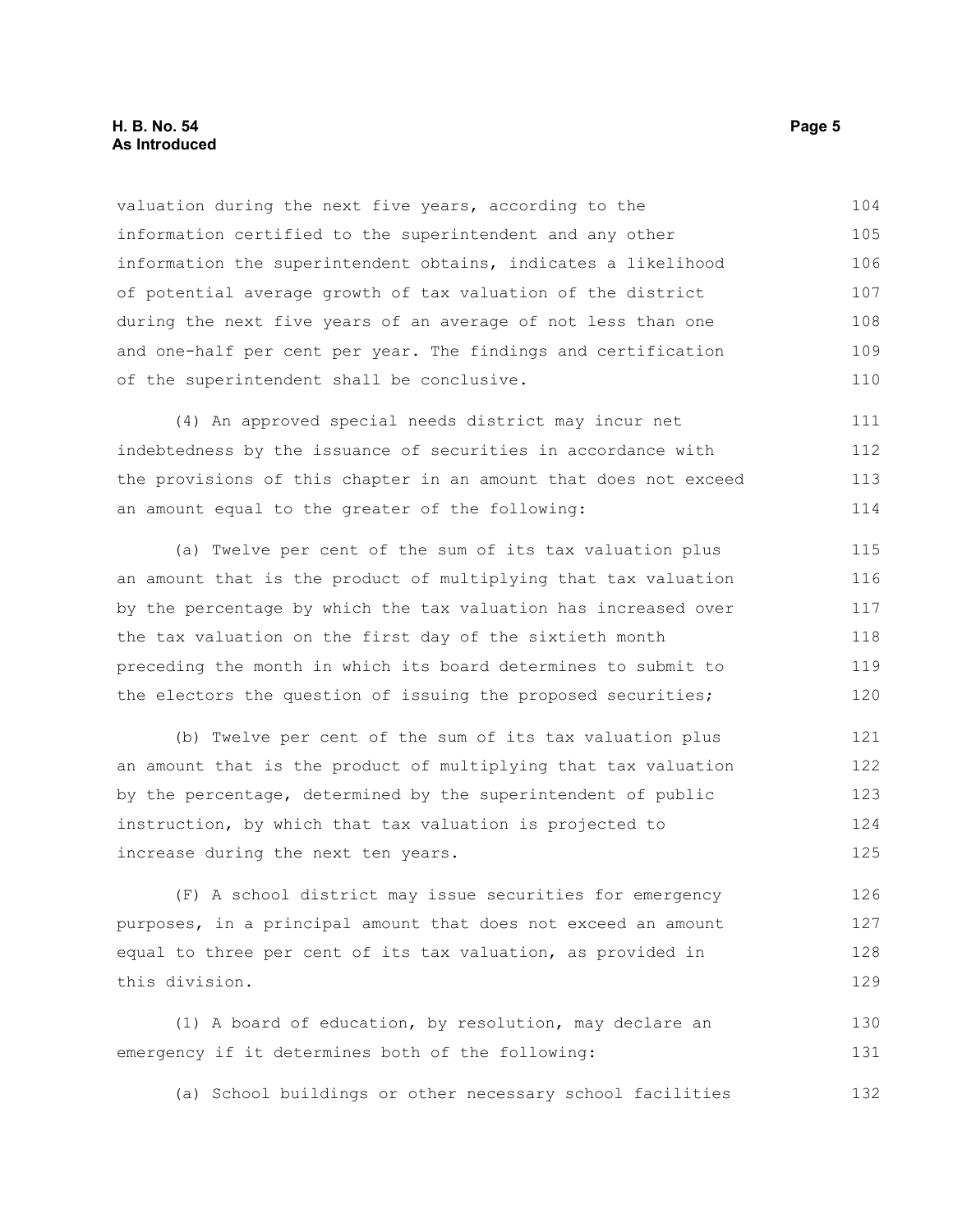# **H. B. No. 54 Page 6 As Introduced**

in the district have been wholly or partially destroyed, or condemned by a constituted public authority, or that such buildings or facilities are partially constructed, or so constructed or planned as to require additions and improvements to them before the buildings or facilities are usable for their intended purpose, or that corrections to permanent improvements are necessary to remove or prevent health or safety hazards. 133 134 135 136 137 138 139

(b) Existing fiscal and net indebtedness limitations make adequate replacement, additions, or improvements impossible. 140 141

(2) Upon the declaration of an emergency, the board of education may, by resolution, submit to the electors of the district pursuant to section 133.18 of the Revised Code the question of issuing securities for the purpose of paying the cost, in excess of any insurance or condemnation proceeds received by the district, of permanent improvements to respond to the emergency need. 142 143 144 145 146 147 148

(3) The procedures for the election shall be as provided in section 133.18 of the Revised Code, except that: 149 150

(a) The form of the ballot shall describe the emergency existing, refer to this division as the authority under which the emergency is declared, and state that the amount of the proposed securities exceeds the limitations prescribed by division (B) of this section; 151 152 153 154 155

(b) The resolution required by division (B) of section 133.18 of the Revised Code shall be certified to the county auditor and the board of elections at least one hundred days prior to the election; 156 157 158 159

(c) The county auditor shall advise and, not later than ninety-five days before the election, confirm that advice by 160 161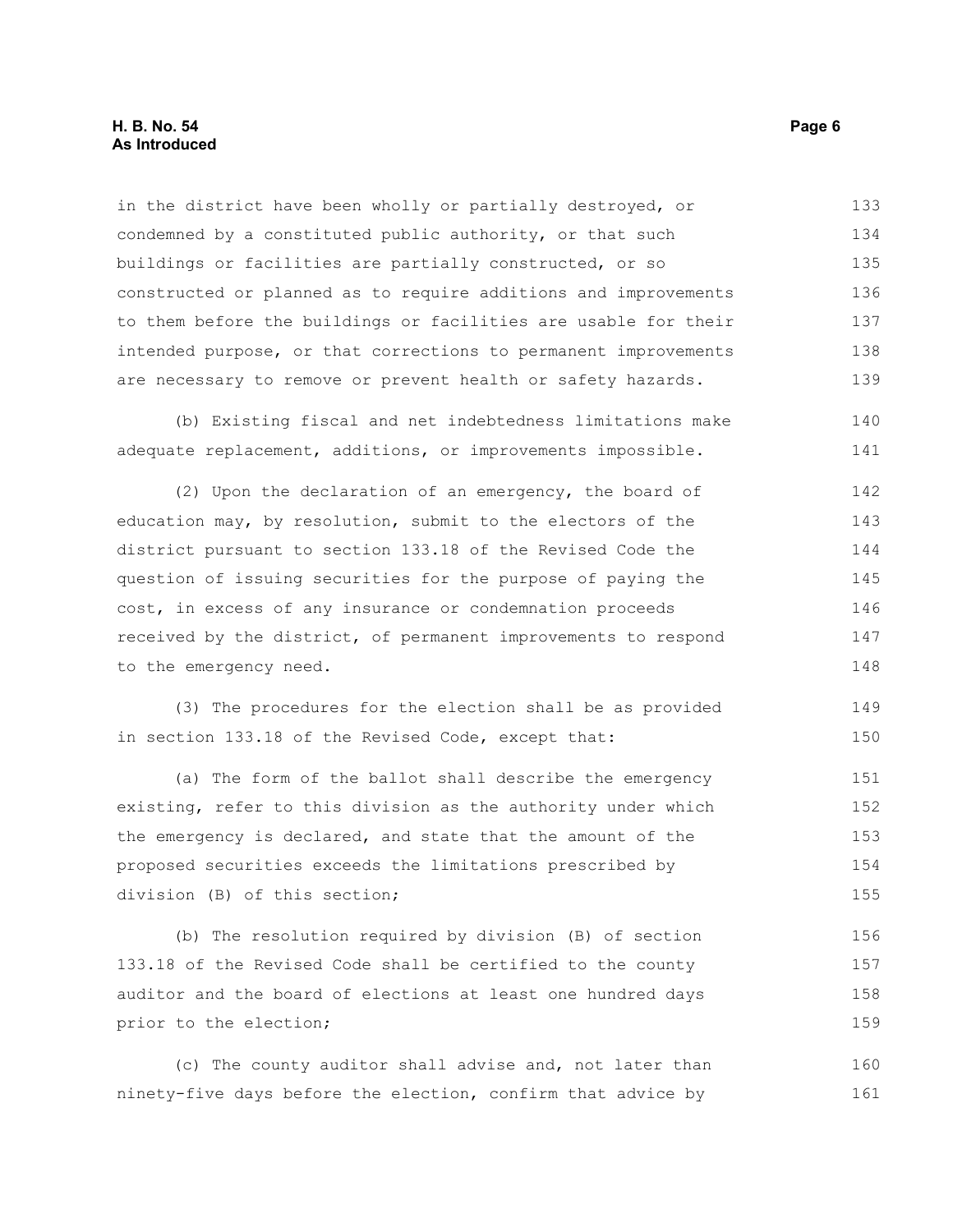certification to, the board of education of the information required by division (C) of section 133.18 of the Revised Code; 162 163

(d) The board of education shall then certify its resolution and the information required by division (D) of section 133.18 of the Revised Code to the board of elections not less than ninety days prior to the election. 164 165 166 167

(4) Notwithstanding division (B) of section 133.21 of the Revised Code, the first principal payment of securities issued under this division may be set at any date not later than sixty months after the earliest possible principal payment otherwise provided for in that division. 168 169 170 171 172

(G)(1) The board of education may contract with an architect, professional engineer, or other person experienced in the design and implementation of energy conservation measures for an analysis and recommendations pertaining to installations, modifications of installations, or remodeling that would significantly reduce energy consumption in buildings owned by the district. The report shall include estimates of all costs of such installations, modifications, or remodeling, including costs of design, engineering, installation, maintenance, repairs, measurement and verification of energy savings, and debt service, forgone residual value of materials or equipment replaced by the energy conservation measure, as defined by the Ohio facilities construction commission, a baseline analysis of actual energy consumption data for the preceding three years with the utility baseline based on only the actual energy consumption data for the preceding twelve months, and estimates of the amounts by which energy consumption and resultant operational and maintenance costs, as defined by the commission, would be reduced. 173 174 175 176 177 178 179 180 181 182 183 184 185 186 187 188 189 190 191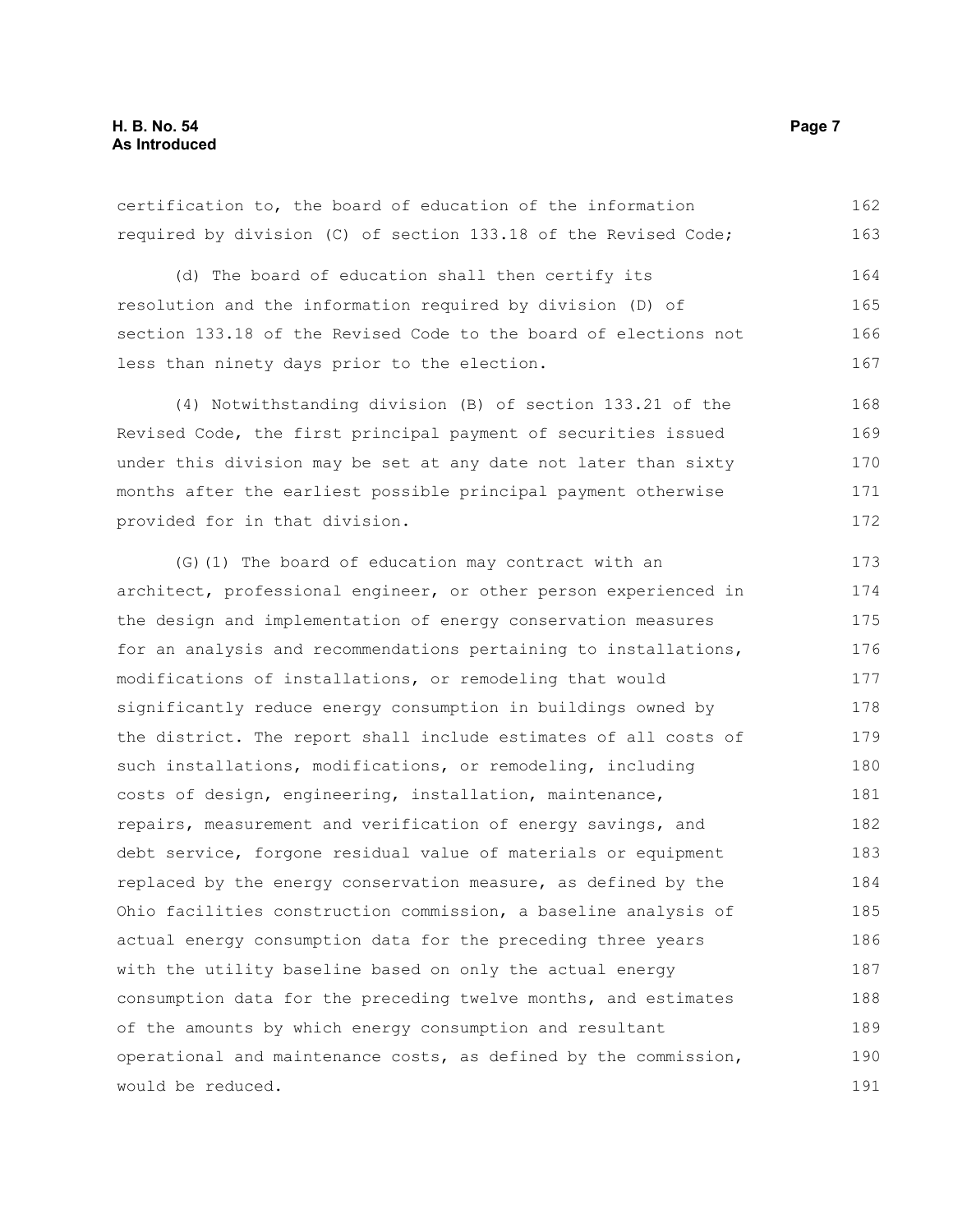# **H. B. No. 54 Page 8 As Introduced**

If the board finds after receiving the report that the amount of money the district would spend on such installations, modifications, or remodeling is not likely to exceed the amount of money it would save in energy and resultant operational and maintenance costs over the ensuing fifteen years, the board may submit to the commission a copy of its findings and a request for approval to incur indebtedness to finance the making or modification of installations or the remodeling of buildings for the purpose of significantly reducing energy consumption. 192 193 194 195 196 197 198 199 200

The facilities construction commission, in consultation with the auditor of state, may deny a request under division (G) (1) of this section by the board of education of any school district that is in a state of fiscal watch pursuant to division (A) of section 3316.03 of the Revised Code, if it determines that the expenditure of funds is not in the best interest of the school district. 201 202 203 204 205 206 207

No district board of education of a school district that is in a state of fiscal emergency pursuant to division (B) of section 3316.03 of the Revised Code shall submit a request without submitting evidence that the installations, modifications, or remodeling have been approved by the district's financial planning and supervision commission established under section 3316.05 of the Revised Code. 208 209 210 211 212 213 214

No board of education of a school district for which an academic distress commission has been established under section 3302.10 of the Revised Code shall submit a request without first receiving approval to incur indebtedness from the district's academic distress commission established under that section, for so long as such commission continues to be required for the district. 215 216 217 218 219 220 221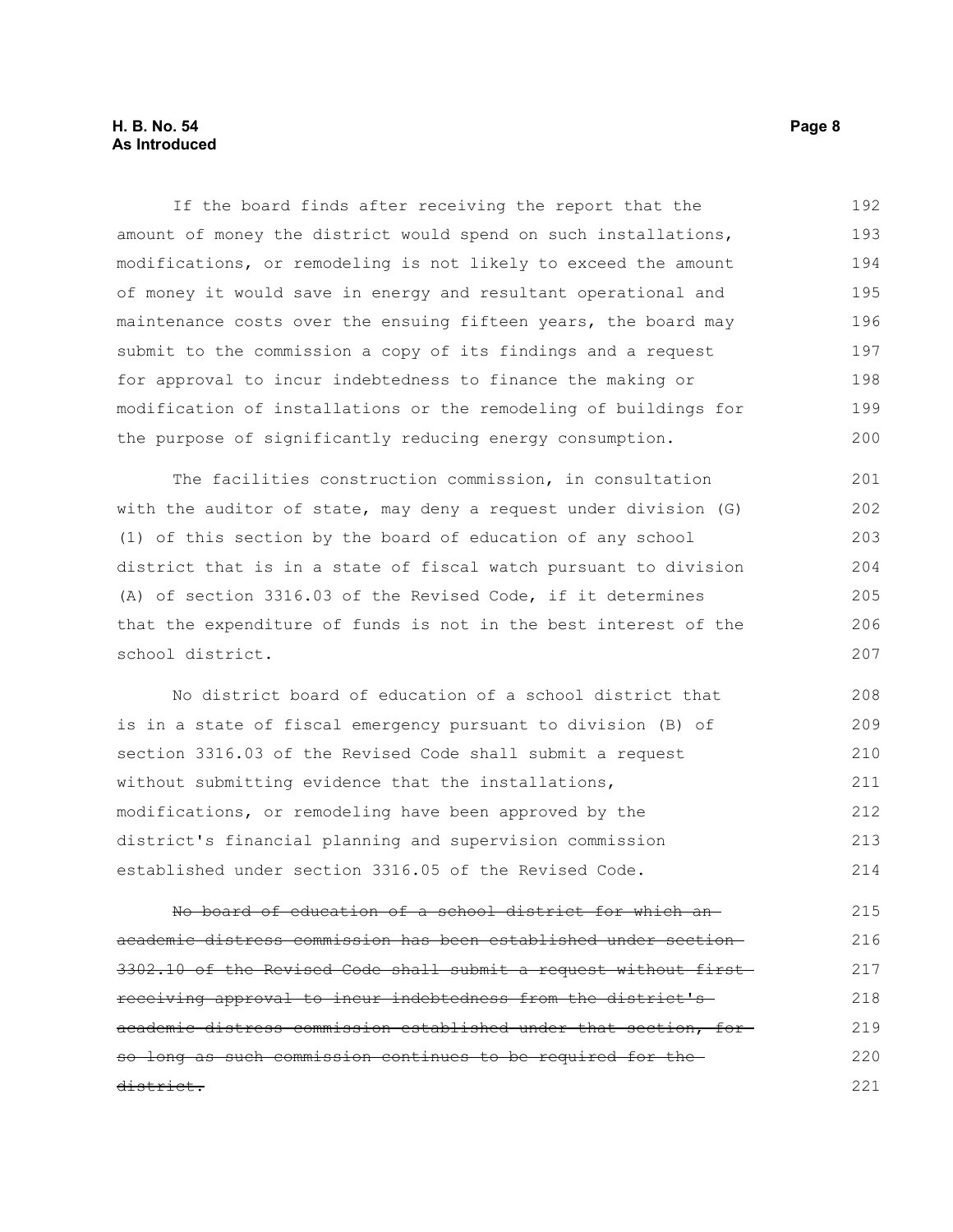# **H. B. No. 54 Page 9 As Introduced**

(2) The board of education may contract with a person experienced in the implementation of student transportation to produce a report that includes an analysis of and recommendations for the use of alternative fuel vehicles by school districts. The report shall include cost estimates detailing the return on investment over the life of the alternative fuel vehicles and environmental impact of alternative fuel vehicles. The report also shall include estimates of all costs associated with alternative fuel transportation, including facility modifications and vehicle purchase costs or conversion costs. 222 223 224 225 226 227 228 229 230 231 232

If the board finds after receiving the report that the amount of money the district would spend on purchasing alternative fuel vehicles or vehicle conversion is not likely to exceed the amount of money it would save in fuel and resultant operational and maintenance costs over the ensuing five years, the board may submit to the commission a copy of its findings and a request for approval to incur indebtedness to finance the purchase of new alternative fuel vehicles or vehicle conversions for the purpose of reducing fuel costs.

The facilities construction commission, in consultation with the auditor of state, may deny a request under division (G) (2) of this section by the board of education of any school district that is in a state of fiscal watch pursuant to division (A) of section 3316.03 of the Revised Code, if it determines that the expenditure of funds is not in the best interest of the school district.

No district board of education of a school district that is in a state of fiscal emergency pursuant to division (B) of section 3316.03 of the Revised Code shall submit a request 249 250 251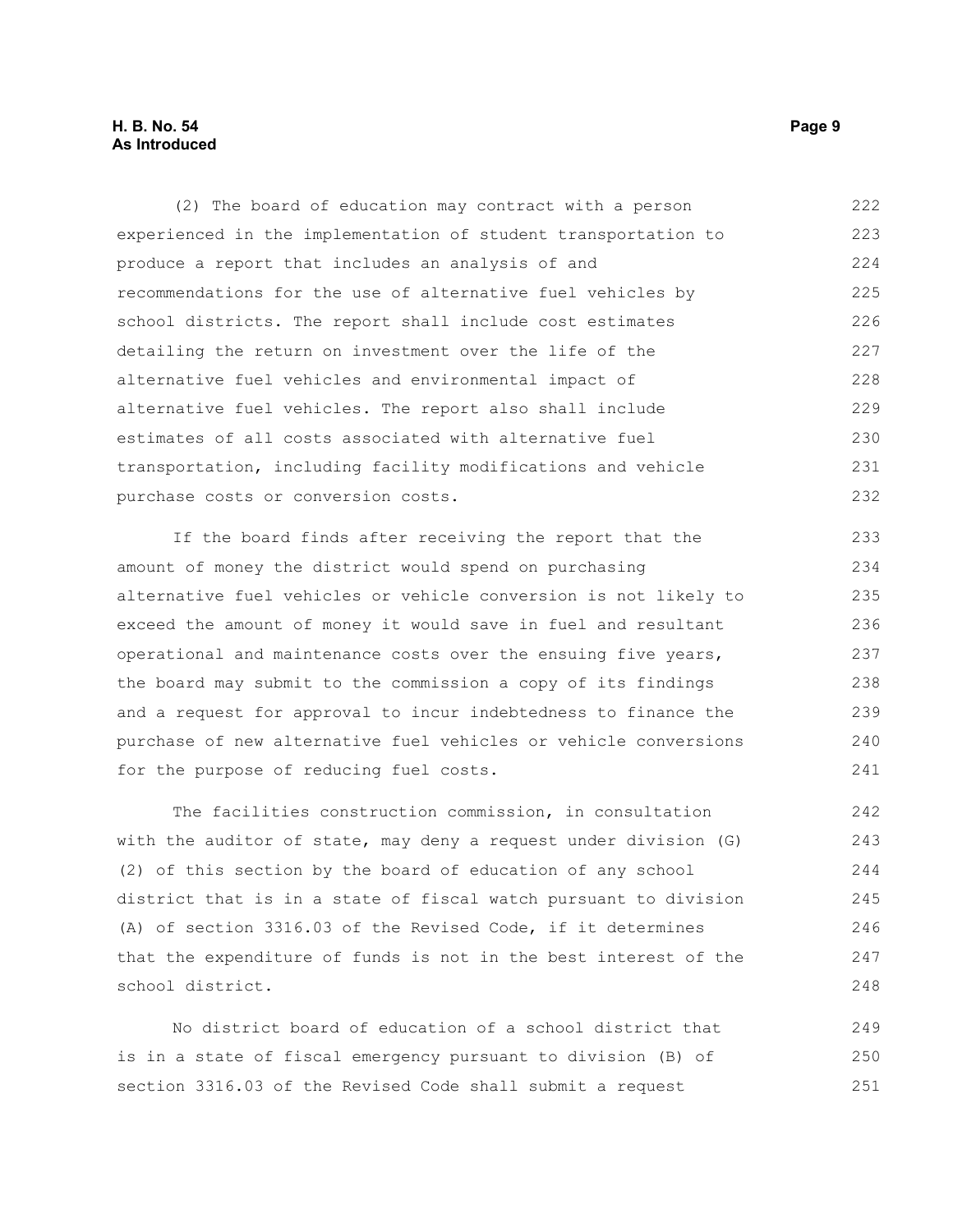without submitting evidence that the purchase or conversion of alternative fuel vehicles has been approved by the district's financial planning and supervision commission established under section 3316.05 of the Revised Code. 252 253 254 255

No board of education of a school district for which an academic distress commission has been established under section 3302.10 of the Revised Code shall submit a request without first receiving approval to incur indebtedness from the district's academic distress commission established under that section, for so long as such commission continues to be required for the district. 256 257 258 259 260 261 262

(3) The facilities construction commission shall approve the board's request provided that the following conditions are satisfied: 263 264 265

(a) The commission determines that the board's findings are reasonable. 266 267

(b) The request for approval is complete.

(c) If the request was submitted under division (G)(1) of this section, the installations, modifications, or remodeling are consistent with any project to construct or acquire classroom facilities, or to reconstruct or make additions to existing classroom facilities under sections 3318.01 to 3318.20 or sections 3318.40 to 3318.45 of the Revised Code. 269 270 271 272 273 274

Upon receipt of the commission's approval, the district may issue securities without a vote of the electors in a principal amount not to exceed nine-tenths of one per cent of its tax valuation for the purpose specified in division (G)(1) or (2) of this section, but the total net indebtedness of the district without a vote of the electors incurred under this and 275 276 277 278 279 280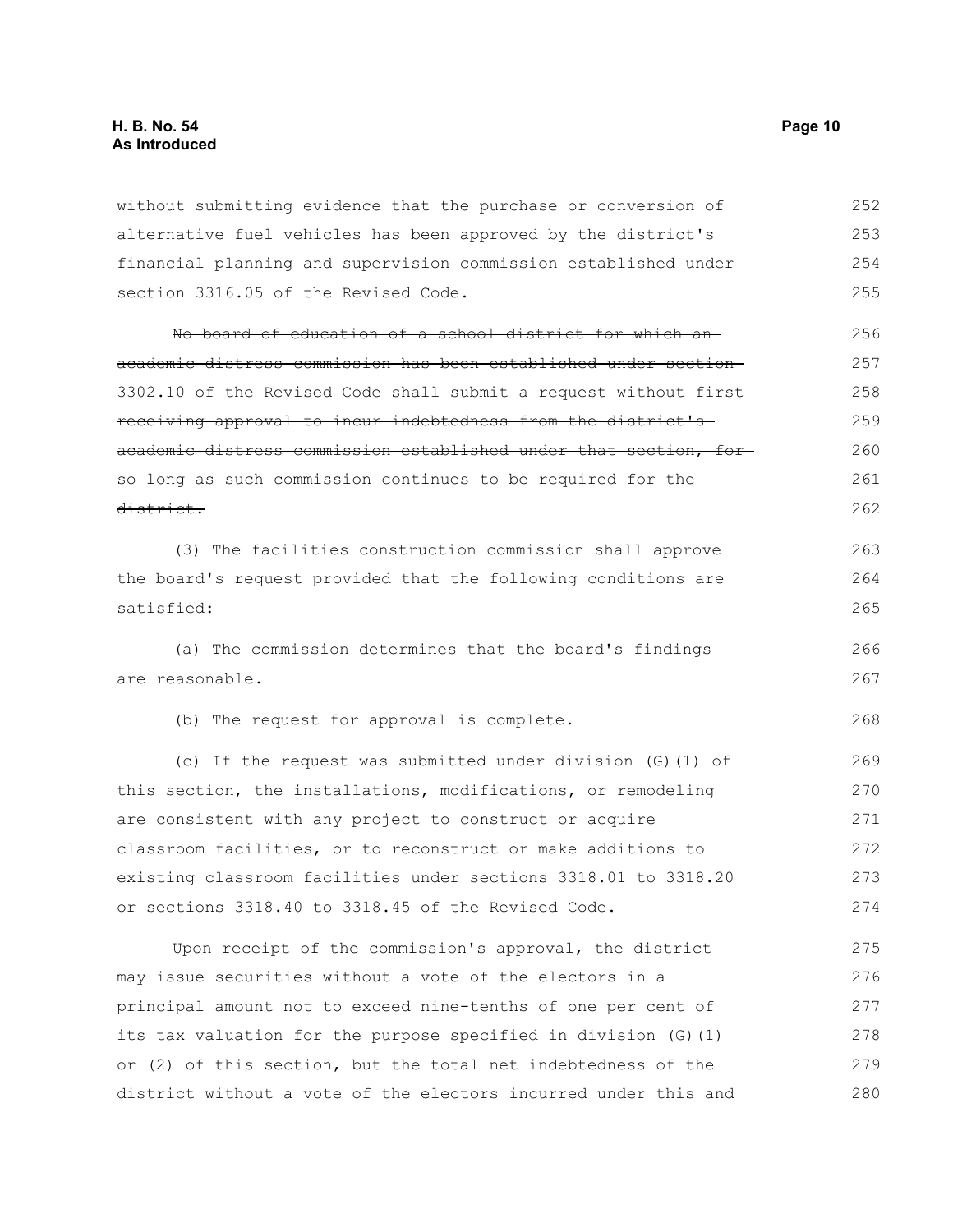all other sections of the Revised Code, except section 3318.052 of the Revised Code, shall not exceed one per cent of the district's tax valuation. 281 282 283

(4)(a) So long as any securities issued under division (G) (1) of this section remain outstanding, the board of education shall monitor the energy consumption and resultant operational and maintenance costs of buildings in which installations or modifications have been made or remodeling has been done pursuant to that division. Except as provided in division (G)(4) (b) of this section, the board shall maintain and annually update a report in a form and manner prescribed by the facilities construction commission documenting the reductions in energy consumption and resultant operational and maintenance cost savings attributable to such installations, modifications, or remodeling. The resultant operational and maintenance cost savings shall be certified by the school district treasurer. The report shall be submitted annually to the commission. 284 285 286 287 288 289 290 291 292 293 294 295 296 297

(b) If the facilities construction commission verifies that the certified annual reports submitted to the commission by a board of education under division (G)(4)(a) of this section fulfill the guarantee required under division (B) of section 3313.372 of the Revised Code for three consecutive years, the board of education shall no longer be subject to the annual reporting requirements of division (G)(4)(a) of this section. 298 299 300 301 302 303 304

(5) So long as any securities issued under division (G)(2) of this section remain outstanding, the board of education shall monitor the purchase of new alternative fuel vehicles or vehicle conversions pursuant to that division. The board shall maintain and annually update a report in a form and manner prescribed by the facilities construction commission documenting the purchase 305 306 307 308 309 310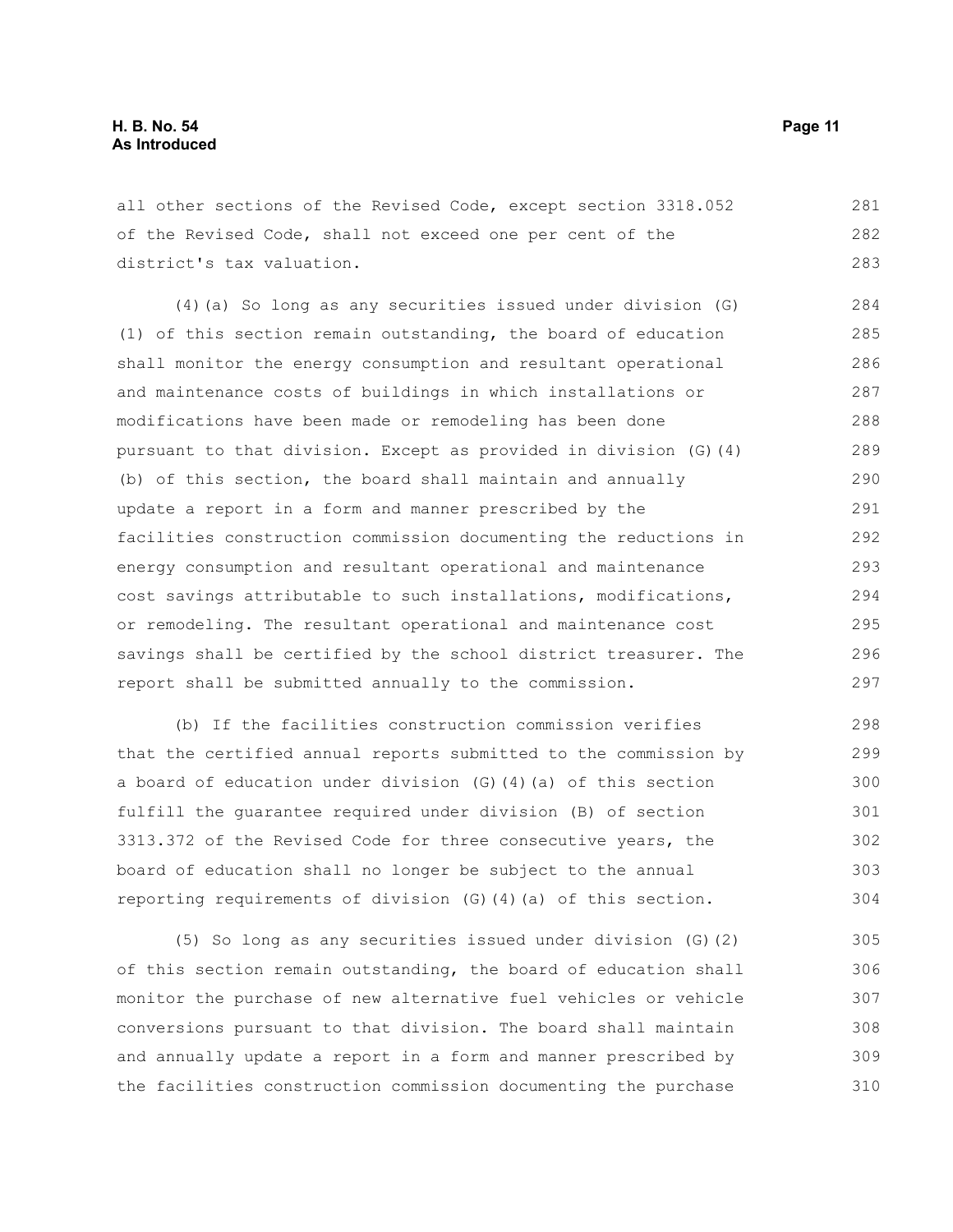#### **H. B. No. 54 Page 12 As Introduced**

of new alternative fuel vehicles or vehicle conversions, the associated environmental impact, and return on investment. The resultant fuel and operational and maintenance cost savings shall be certified by the school district treasurer. The report shall be submitted annually to the commission. 311 312 313 314 315

(H) With the consent of the superintendent of public instruction, a school district may incur without a vote of the electors net indebtedness that exceeds the amounts stated in divisions (A) and (G) of this section for the purpose of paying costs of permanent improvements, if and to the extent that both of the following conditions are satisfied:

(1) The fiscal officer of the school district estimates that receipts of the school district from payments made under or pursuant to agreements entered into pursuant to section 725.02, 1728.10, 3735.671, 5709.081, 5709.082, 5709.40, 5709.41, 5709.45, 5709.57, 5709.62, 5709.63, 5709.632, 5709.73, 5709.78, or 5709.82 of the Revised Code, or distributions under division (C) of section 5709.43 or division (B) of section 5709.47 of the Revised Code, or any combination thereof, are, after accounting for any appropriate coverage requirements, sufficient in time and amount, and are committed by the proceedings, to pay the debt charges on the securities issued to evidence that indebtedness and payable from those receipts, and the taxing authority of the district confirms the fiscal officer's estimate, which confirmation is approved by the superintendent of public instruction; 322 323 324 325 326 327 328 329 330 331 332 333 334 335 336

(2) The fiscal officer of the school district certifies, and the taxing authority of the district confirms, that the district, at the time of the certification and confirmation, reasonably expects to have sufficient revenue available for the 337 338 339 340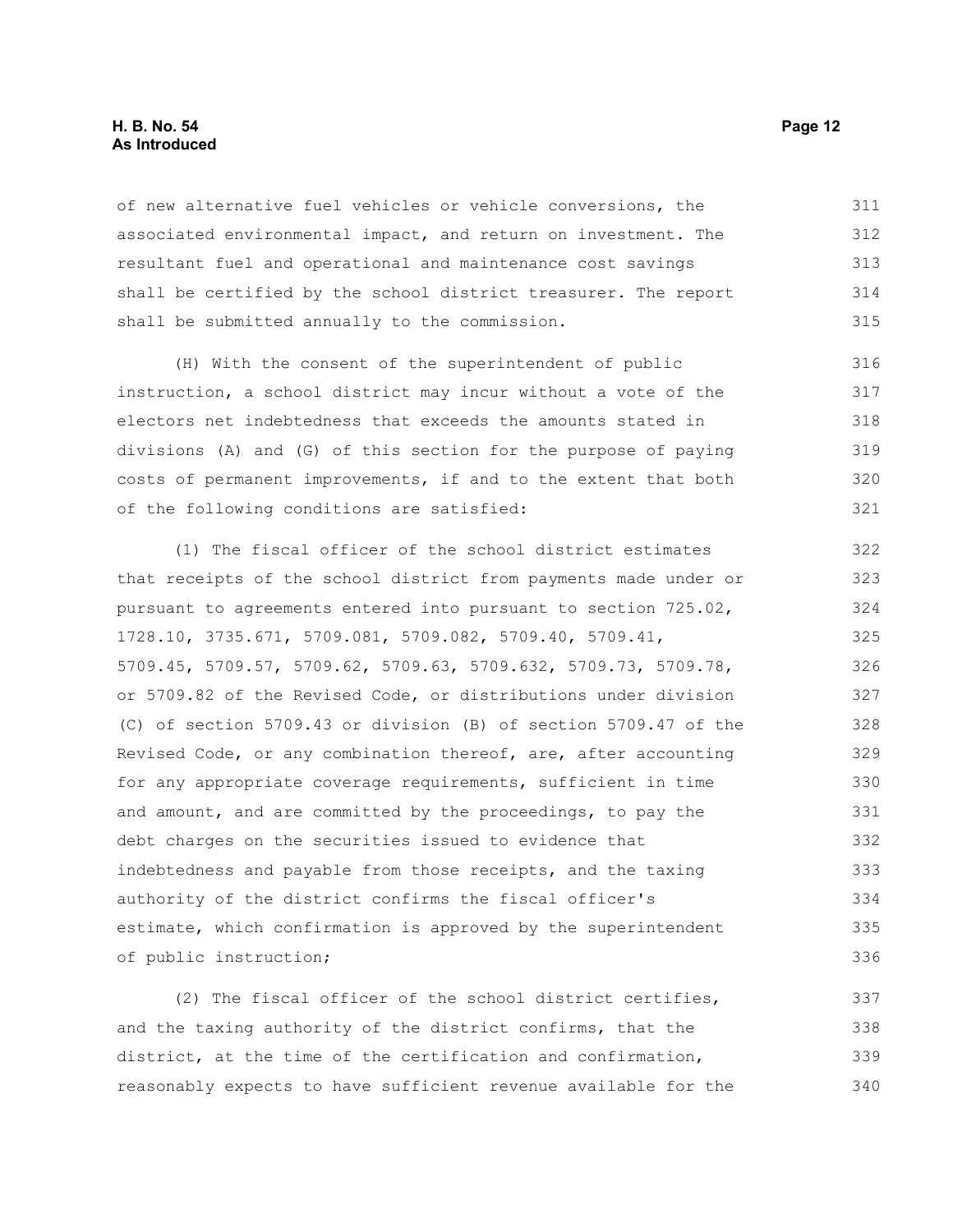purpose of operating such permanent improvements for their intended purpose upon acquisition or completion thereof, and the superintendent of public instruction approves the taxing authority's confirmation. 341 342 343 344

The maximum maturity of securities issued under division (H) of this section shall be the lesser of twenty years or the maximum maturity calculated under section 133.20 of the Revised Code.

(I) A school district may incur net indebtedness by the issuance of securities in accordance with the provisions of this chapter in excess of the limit specified in division (B) or (C) of this section when necessary to raise the school district portion of the basic project cost and any additional funds necessary to participate in a project under Chapter 3318. of the Revised Code, including the cost of items designated by the facilities construction commission as required locally funded initiatives, the cost of other locally funded initiatives in an amount that does not exceed fifty per cent of the district's portion of the basic project cost, and the cost for site acquisition. The commission shall notify the superintendent of public instruction whenever a school district will exceed either limit pursuant to this division.

(J) A school district whose portion of the basic project cost of its classroom facilities project under sections 3318.01 to 3318.20 of the Revised Code is greater than or equal to one hundred million dollars may incur without a vote of the electors net indebtedness in an amount up to two per cent of its tax valuation through the issuance of general obligation securities in order to generate all or part of the amount of its portion of the basic project cost if the controlling board has approved the 363 364 365 366 367 368 369 370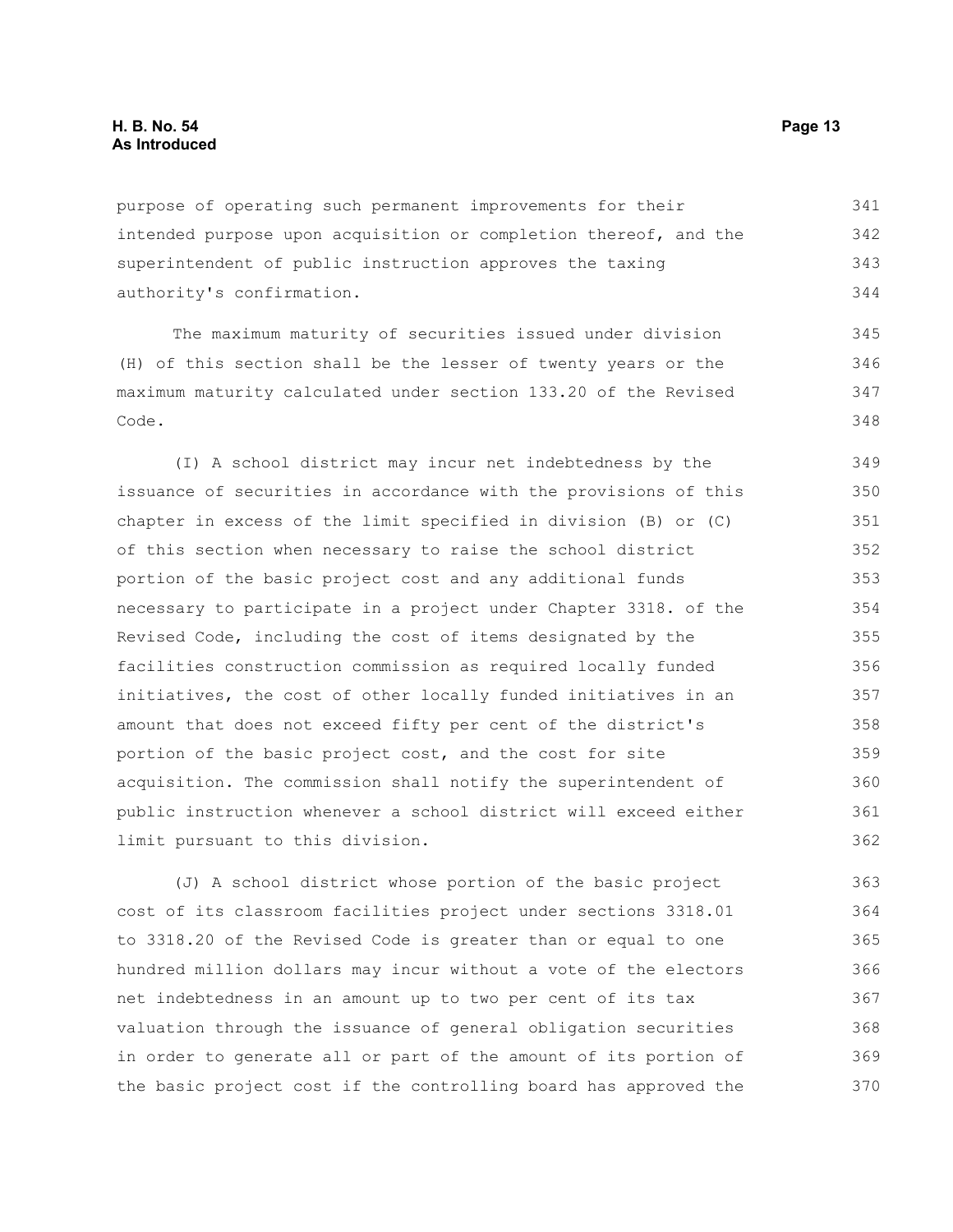# **H. B. No. 54 Page 14 As Introduced**

facilities construction commission's conditional approval of the project under section 3318.04 of the Revised Code. The school district board and the Ohio facilities construction commission shall include the dedication of the proceeds of such securities in the agreement entered into under section 3318.08 of the Revised Code. No state moneys shall be released for a project to which this section applies until the proceeds of any bonds issued under this section that are dedicated for the payment of the school district portion of the project are first deposited into the school district's project construction fund. 371 372 373 374 375 376 377 378 379 380

**Sec. 3302.036.** (A) Notwithstanding anything in the Revised Code to the contrary, the department of education shall not assign an overall letter grade under division (C)(3) of section 3302.03 of the Revised Code for any school district or building for the  $2014-2015$ ,  $2015-2016$ ,  $e^{2}$  and  $2016-2017$  school years, may, at the discretion of the state board of education, not assign an individual grade to any component prescribed under division (C)(3) of section 3302.03 of the Revised Code, and shall not rank school districts, community schools established under Chapter 3314. of the Revised Code, or STEM schools established under Chapter 3326. of the Revised Code under section 3302.21 of the Revised Code for those school years. The report card ratings issued for the  $2014-2015$ ,  $2015-2016$ ,  $\theta$ r-and 2016-2017 school years shall not be considered in determining whether a school district or a school is subject to sanctions or penalties. However, the report card ratings of any previous or subsequent years shall be considered in determining whether a school district or building is subject to sanctions or penalties. Accordingly, the report card ratings for the 2014- 2015, 2015-2016, or and 2016-2017 school years shall have no effect in determining sanctions or penalties, but shall not 381 382 383 384 385 386 387 388 389 390 391 392 393 394 395 396 397 398 399 400 401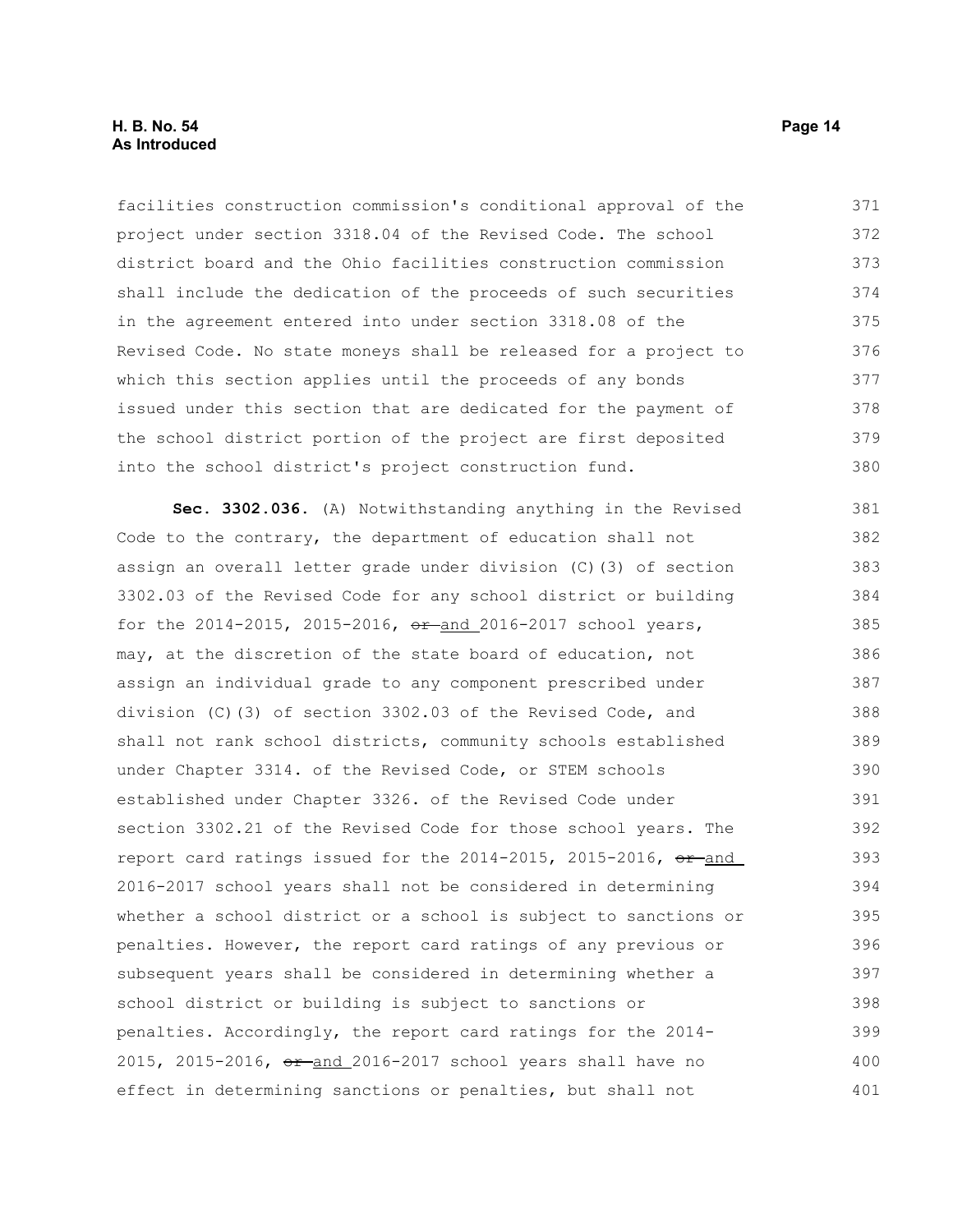create a new starting point for determinations that are based on ratings over multiple years. (B) The provisions from which a district or school is exempt under division (A) of this section shall be the following: (1) Any restructuring provisions established under this chapter, except as required under the "No Child Left Behind Act of 2001"; (2) Provisions for the Columbus city school pilot project under section 3302.042 of the Revised Code; (3) Provisions for academic distress commissions under former section 3302.10 of the Revised Code as it existed prior to the effective date of this amendment. The provisions of this section do not apply to academic distress commissions under the version of that section as it exists on or after the effective date of this amendment. (4) Provisions prescribing new buildings where students are eligible for the educational choice scholarships under section 3310.03 of the Revised Code; (5) (4) Provisions defining "challenged school districts" in which new start-up community schools may be located, as prescribed in section 3314.02 of the Revised Code; (6) (5) Provisions prescribing community school closure requirements under section 3314.35 or 3314.351 of the Revised Code. (C) Notwithstanding anything in the Revised Code to the 402 403 404 405 406 407 408 409 410 411 412 413 414 415 416 417 418 419 420 421 422 423 424 425 426 427

contrary and except as provided in Section 3 of H.B. 7 of the 131st general assembly, no school district, community school, or 428 429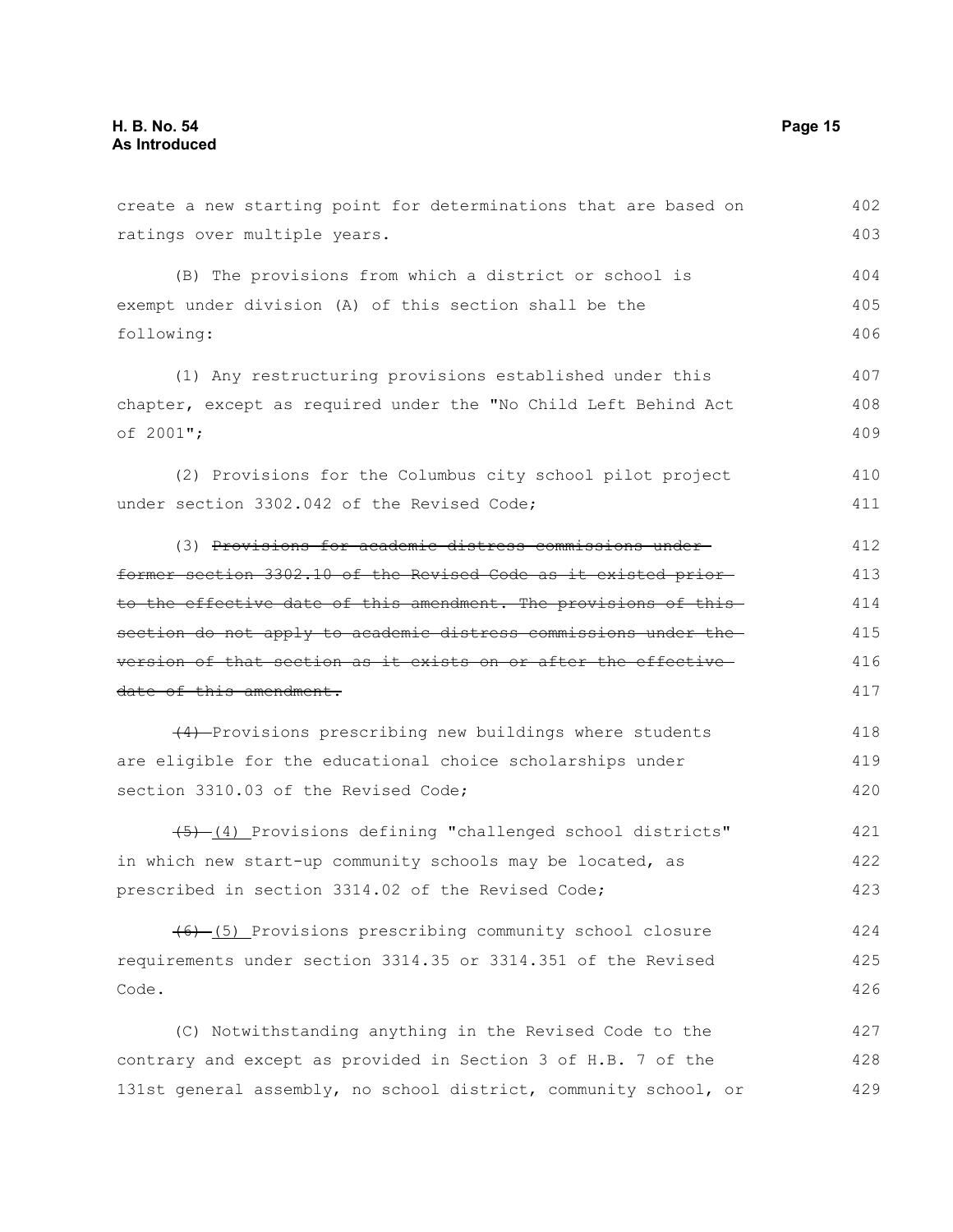STEM school shall utilize at any time during a student's academic career a student's score on any assessment administered under division (A) of section 3301.0710 or division (B)(2) of section 3301.0712 of the Revised Code in the 2014-2015, 2015- 2016,  $or$  and 2016-2017 school  $year$  years as a factor in any decision to promote or to deny the student promotion to a higher grade level or in any decision to grant course credit. No individual student score reports on such assessments administered in the 2014-2015, 2015-2016, or 2016-2017 school years shall be released, except to a student's school district or school or to the student or the student's parent or guardian. 430 431 432 433 434 435 436 437 438 439 440

**Sec. 3302.042.** (A) This section shall operate as a pilot project that applies to any school that has been ranked according to performance index score under section 3302.21 of the Revised Code in the lowest five per cent of all public school buildings statewide for three or more consecutive school years and is operated by the Columbus city school district. The pilot project shall commence once the department of education establishes implementation guidelines for the pilot project in consultation with the Columbus city school district. 441 442 443 444 445 446 447 448 449

(B) Except as provided in division (D), (E), or (F) of this section, if the parents or guardians of at least fifty per cent of the students enrolled in a school to which this section applies, or if the parents or guardians of at least fifty per cent of the total number of students enrolled in that school and the schools of lower grade levels whose students typically matriculate into that school, by the thirty-first day of December of any school year in which the school is subject to this section, sign and file with the school district treasurer a petition requesting the district board of education to implement one of the following reforms in the school, and if the validity 450 451 452 453 454 455 456 457 458 459 460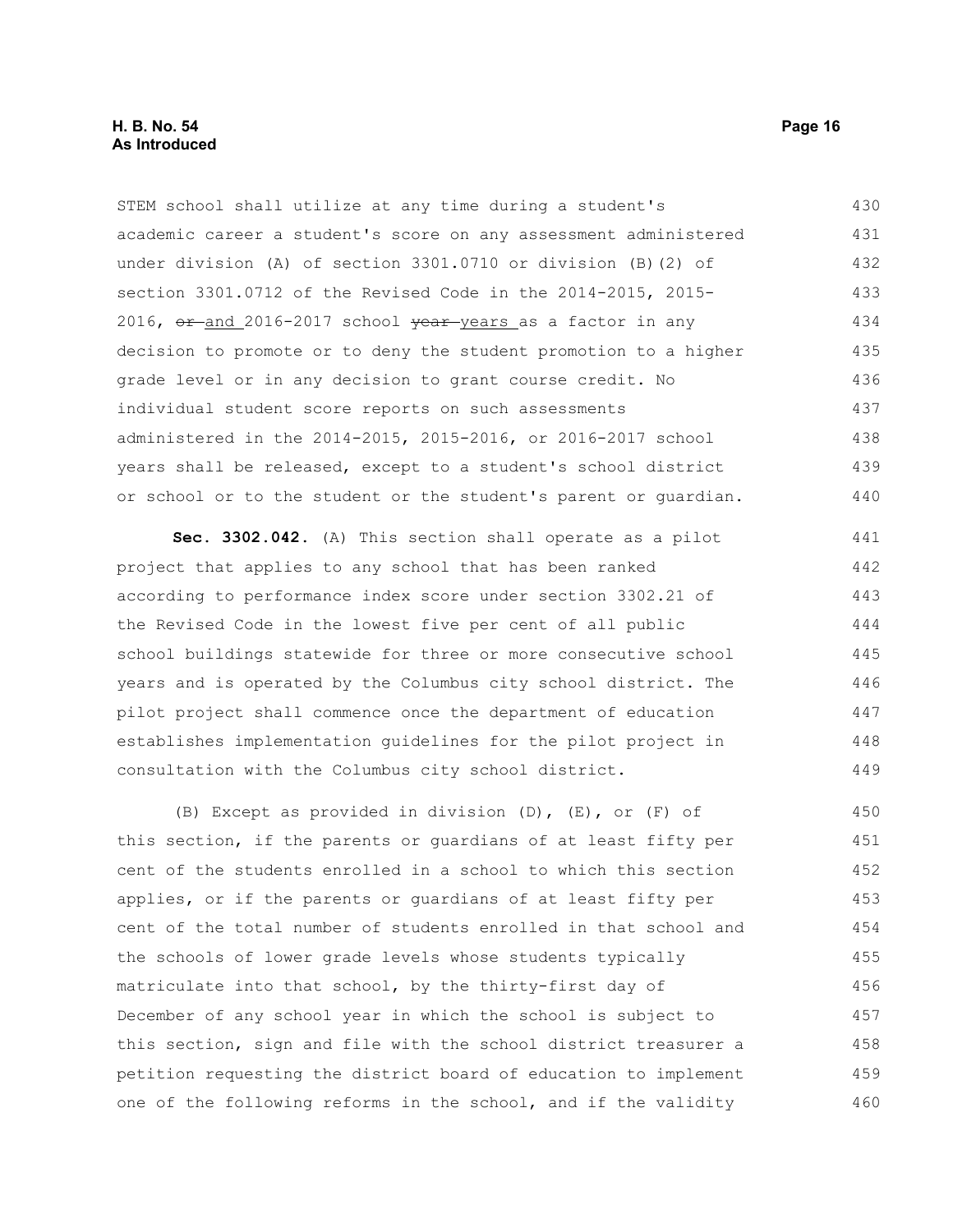and sufficiency of the petition is certified in accordance with division (C) of this section, the board shall implement the requested reform in the next school year: 461 462 463

(1) Reopen the school as a community school under Chapter 3314. of the Revised Code; 464 465

(2) Replace at least seventy per cent of the school's personnel who are related to the school's poor academic performance or, at the request of the petitioners, retain not more than thirty per cent of the personnel; 466 467 468 469

(3) Contract with another school district or a nonprofit or for-profit entity with a demonstrated record of effectiveness to operate the school; 470 471 472

(4) Turn operation of the school over to the department;

(5) Any other major restructuring of the school that makes fundamental reforms in the school's staffing or governance. 474 475

(C) Not later than thirty days after receipt of a petition under division (B) of this section, the district treasurer shall verify the validity and sufficiency of the signatures on the petition and certify to the district board whether the petition contains the necessary number of valid signatures to require the board to implement the reform requested by the petitioners. If the treasurer certifies to the district board that the petition does not contain the necessary number of valid signatures, any person who signed the petition may file an appeal with the county auditor within ten days after the certification. Not later than thirty days after the filing of an appeal, the county auditor shall conduct an independent verification of the validity and sufficiency of the signatures on the petition and certify to the district board whether the petition contains the 476 477 478 479 480 481 482 483 484 485 486 487 488 489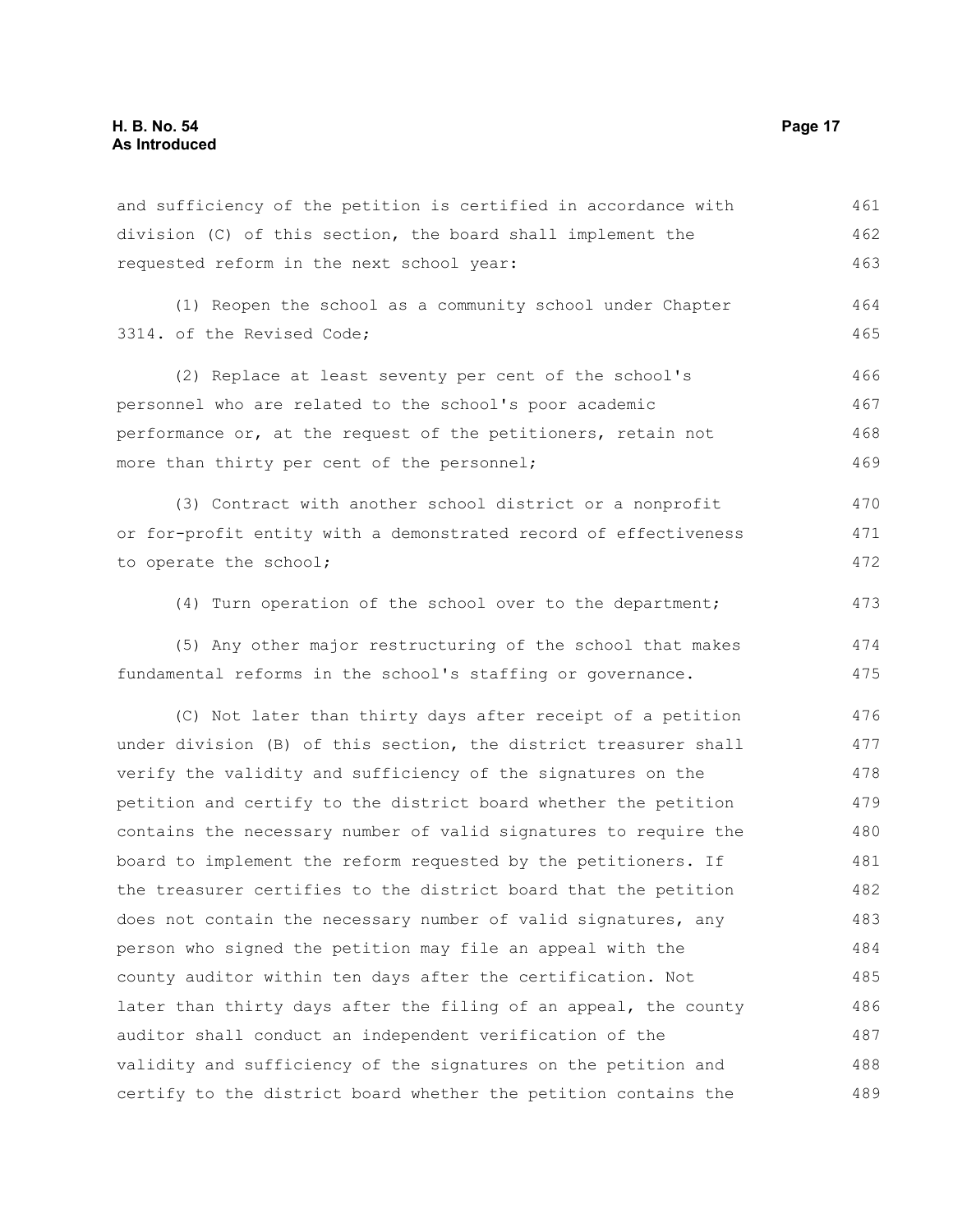# **H. B. No. 54 Page 18 As Introduced**

necessary number of valid signatures to require the board to implement the requested reform. If the treasurer or county auditor certifies that the petition contains the necessary number of valid signatures, the district board shall notify the superintendent of public instruction and the state board of education of the certification. 490 491 492 493 494 495

(D) The district board shall not implement the reform requested by the petitioners in any of the following circumstances: 496 497 498

(1) The district board has determined that the request is for reasons other than improving student academic achievement or student safety. 499 500 501

(2) The state superintendent has determined that implementation of the requested reform would not comply with the model of differentiated accountability described in section 3302.041 of the Revised Code. 502 503 504 505

(3) The petitioners have requested the district board to implement the reform described in division (B)(4) of this section and the department has not agreed to take over the school's operation. 506 507 508 509

(4) When all of the following have occurred:

(a) After a public hearing on the matter, the district board issued a written statement explaining the reasons that it is unable to implement the requested reform and agreeing to implement one of the other reforms described in division (B) of this section. 511 512 513 514 515

(b) The district board submitted its written statement to the state superintendent and the state board along with evidence showing how the alternative reform the district board has agreed 516 517 518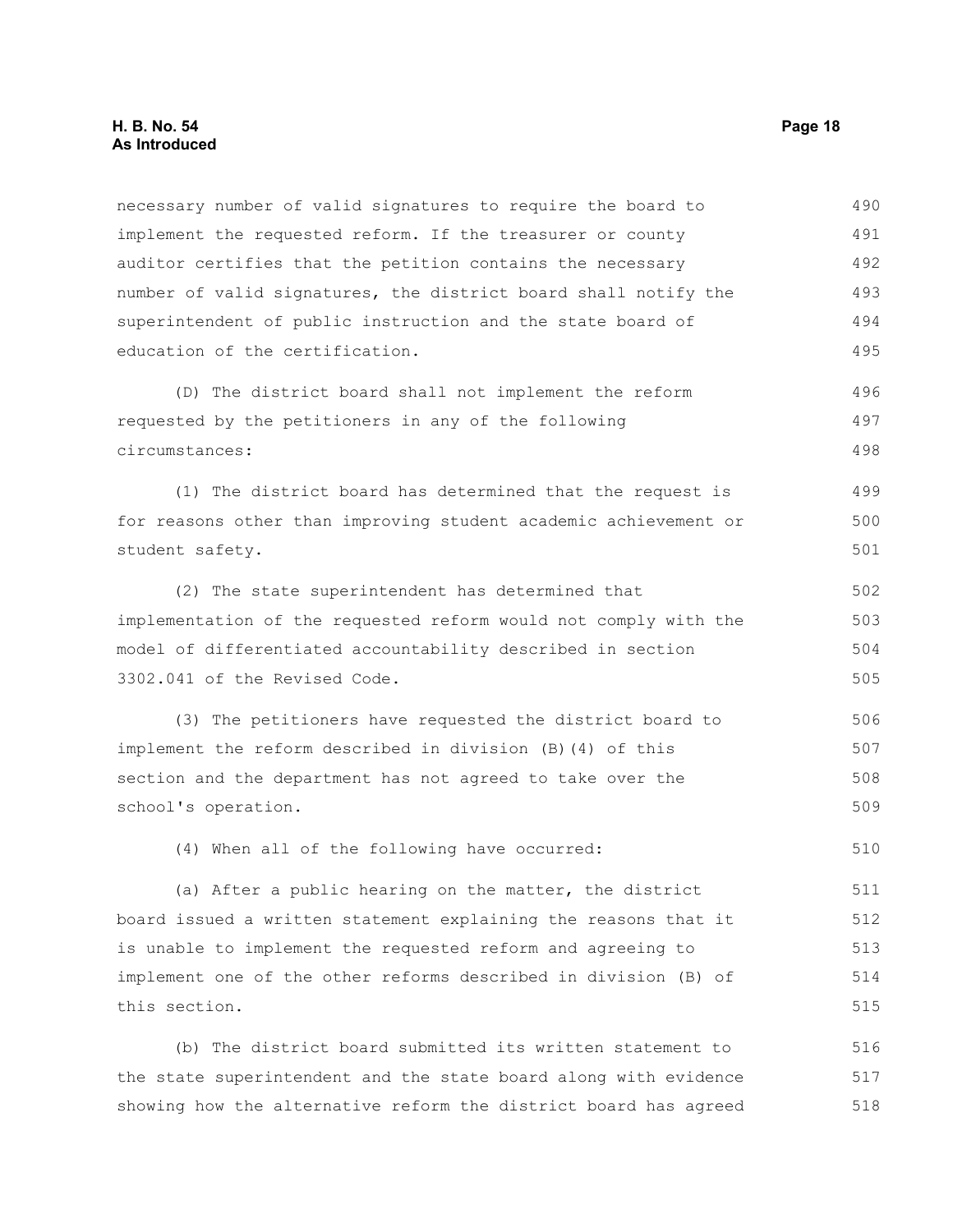to implement will enable the school to improve its academic performance. (c) Both the state superintendent and the state board have approved implementation of the alternative reform. (E) If the provisions of this section conflict in any way with the requirements of federal law, federal law shall prevail 519 520 521 522 523 524

over the provisions of this section.

(F) If a school is restructured under this section $\tau$ section 3302.10 or 3302.12 of the Revised Code, or federal law, the school shall not be required to restructure again under state law for three consecutive years after the implementation of that prior restructuring. 526 527 528 529 530

(G) Beginning not later than six months after the first petition under this section has been resolved, the department of education shall annually evaluate the pilot program and submit a report to the general assembly under section 101.68 of the Revised Code. Such reports shall contain its recommendations to the general assembly with respect to the continuation of the pilot program, its expansion to other school districts, or the enactment of further legislation establishing the program statewide under permanent law. 531 532 533 534 535 536 537 538 539

 **Sec. 3302.10.** (A) Any academic distress commission organized for a school district under former section 3302.10 of the Revised Code, as it existed prior to the effective date of this section, is hereby dissolved. The board of education of each district wherein an academic distress commission previously had been established shall reassume all of the powers granted to it under the Revised Code. 540 541 542 543 544 545 546

(B)(1) Beginning July 1, 2021, this section applies to 547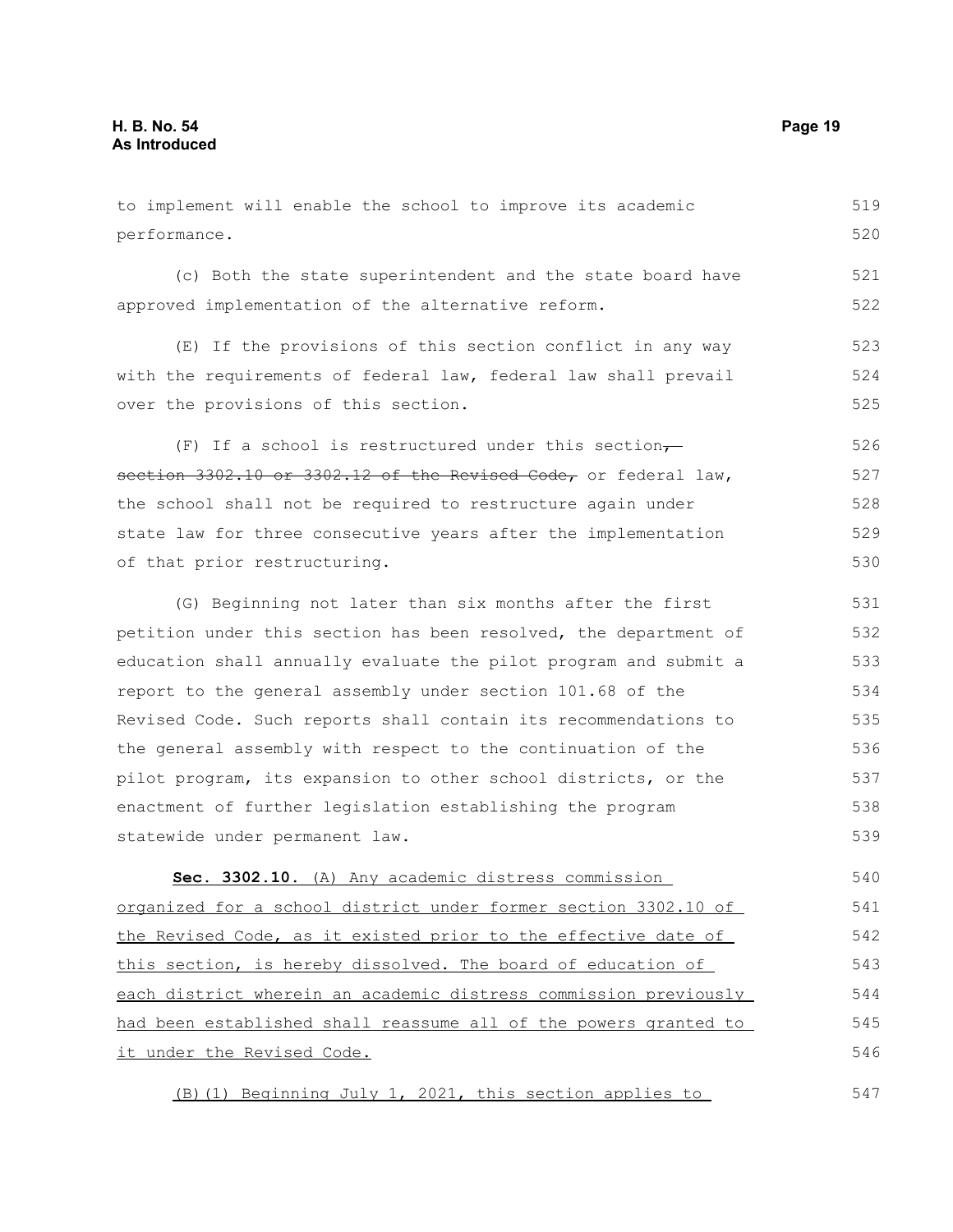| each building operated by a school district for which an            | 548 |
|---------------------------------------------------------------------|-----|
| academic distress commission had been established under former      | 549 |
| section 3302.10 of the Revised Code, as it existed prior to the     | 550 |
| effective date of this section, and which building also received    | 551 |
| an overall grade of "F" under division (C) (3) of section 3302.03   | 552 |
| of the Revised Code for the previous school year. Each building     | 553 |
| to which this division applies shall commence the procedure         | 554 |
| prescribed by division (C) (1) of this section.                     | 555 |
| (2) Beginning July 1, 2022, this section applies to any             | 556 |
| school building operated by a city, local, or exempted village      | 557 |
| school district which is not subject to division (B) (1) of this    | 558 |
| section and which building receives an overall grade of "F"         | 559 |
| under division $(C)$ (3) of section 3302.03 of the Revised Code for | 560 |
| the previous school year. Each building to which this division      | 561 |
| applies shall commence the procedure prescribed by division (C)     | 562 |
| <u>(1) of this section.</u>                                         | 563 |
| (C)(1) For each school building, in the first year, to              | 564 |
| which this section applies, the superintendent of public            | 565 |
| instruction shall designate the building as "in need of             | 566 |
| improvement," and the district board shall establish a school       | 567 |
| improvement team for the building. Each team shall be comprised     | 568 |
| of administrators and teachers, and may include community           | 569 |
| stakeholders, with oversight from the district board.               | 570 |
| The improvement team shall do the following:                        | 571 |
| (a) Conduct a performance audit that reviews the needs of           | 572 |
| students, parents, teachers, and administrators of the school       | 573 |
| building. As part of the performance audit, the improvement team    | 574 |
| shall convene a group of parents and community stakeholders from    | 575 |
| within the attendance zone of the building and seek input on        | 576 |
| student needs and school improvement strategies.                    | 577 |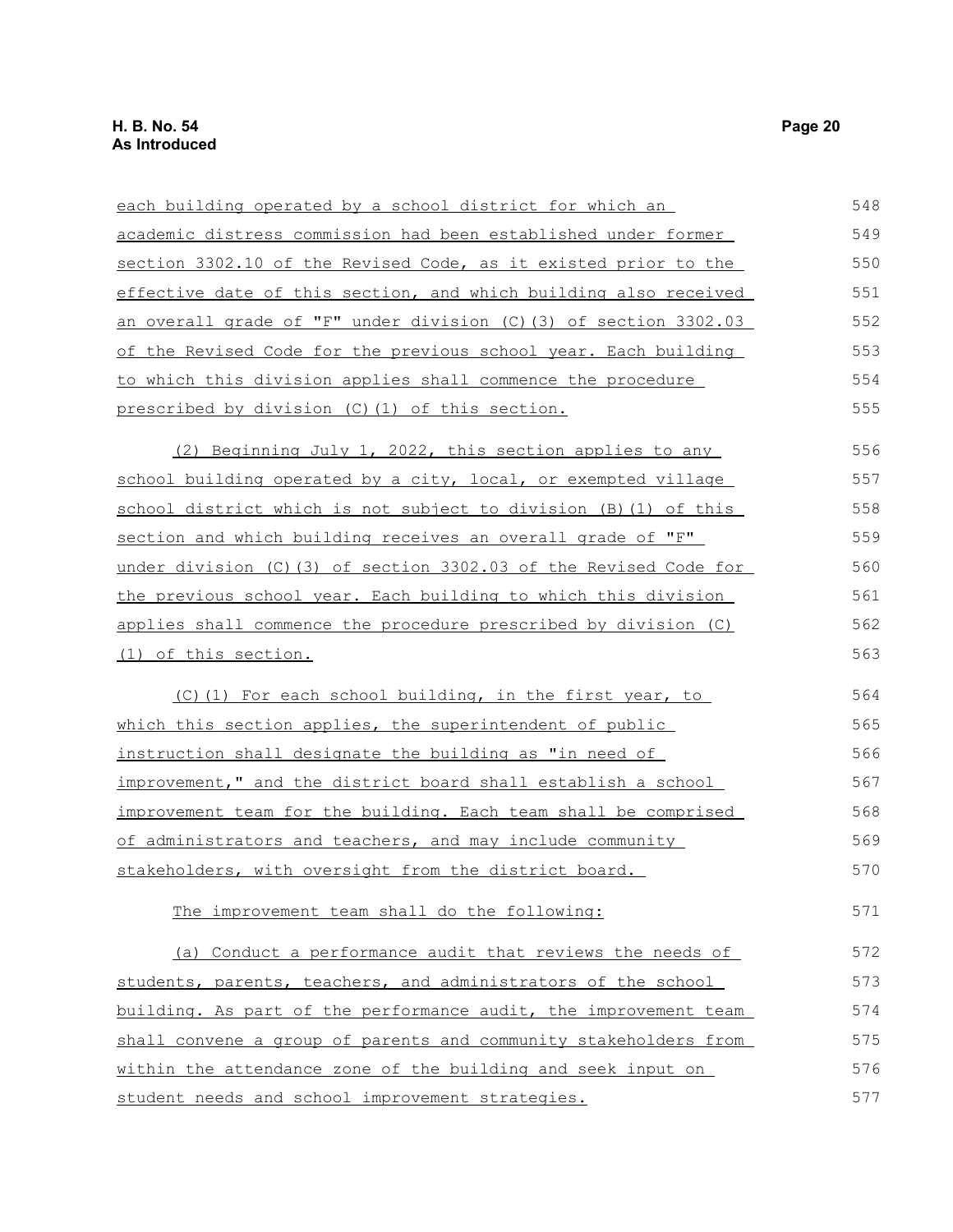| (b) Develop a school improvement plan based on a multi-           | 578 |
|-------------------------------------------------------------------|-----|
| tiered, evidence-based model. The plan may include measurable     | 579 |
| benchmarks for improvement in the following areas:                | 580 |
| (i) Parent and family engagement;                                 | 581 |
| (ii) Creating a culture of academic success among                 | 582 |
| students;                                                         | 583 |
| (iii) Building a culture of student support among school          | 584 |
| faculty and staff;                                                | 585 |
| (iv) Student attendance;                                          | 586 |
| (v) Dismissal and exclusion rates;                                | 587 |
| (vi) Student safety and discipline;                               | 588 |
| (vii) Student promotion and dropout rates;                        | 589 |
| (viii) Graduation rates.                                          | 590 |
| (c) Submit the improvement plan to the district board for         | 591 |
| approval not later than the final day of the school year in       | 592 |
| which the process described in division $(C)$ (1) of this section | 593 |
| began. The district board and the district superintendent shall   | 594 |
| review the plan and may change elements of the plan in            | 595 |
| consultation with the improvement team. Prior to approving the    | 596 |
| plan, the district board shall seek community feedback in one or  | 597 |
| more public hearings.                                             | 598 |
| (d) An improvement team may request technical support from        | 599 |
| the department of education during development of the plan.       | 600 |
| (e) An improvement team may recommend that the district           | 601 |
| board voluntarily initiate a community learning center model      | 602 |
| process for the building, as described in section 3302.17 of the  | 603 |
| Revised Code.                                                     | 604 |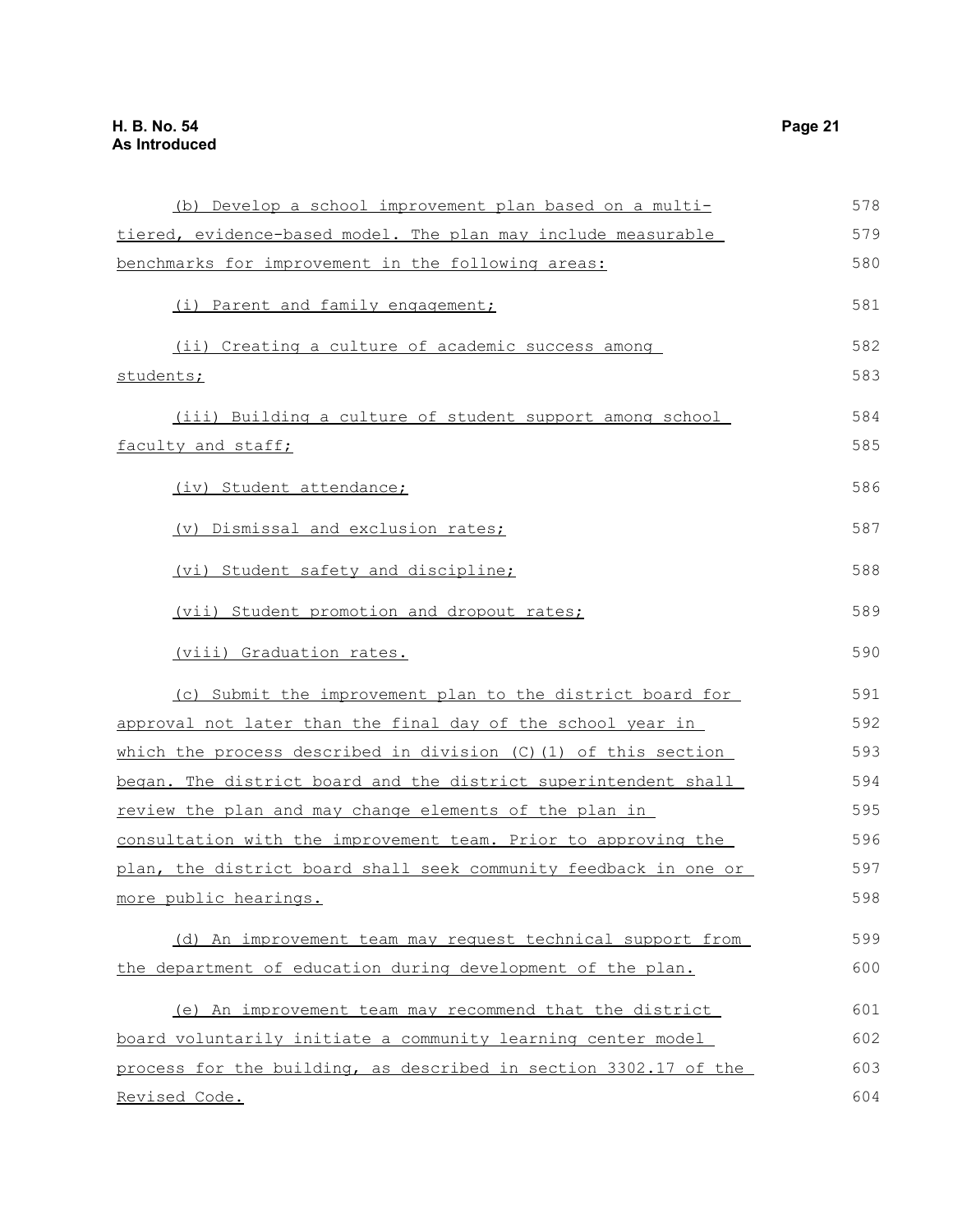| (2) If a school building receives an overall grade of "F"             | 605 |
|-----------------------------------------------------------------------|-----|
| under division (C) (3) of section 3302.03 of the Revised Code for     | 606 |
| a second consecutive year, the building shall retain "in need of      | 607 |
| improvement" status, and the district board and the improvement       | 608 |
| team shall begin implementing the improvement plan developed          | 609 |
| under division (C) (1) of this section. The improvement team          | 610 |
| shall monitor progress on the implementation of the improvement       | 611 |
| plan, with oversight from the district board. The improvement         | 612 |
| team may hire an academic coordinator or request technical            | 613 |
| support from the department during implementation of the plan.        | 614 |
| (3) If a school building receives an overall grade of "F"             | 615 |
| under division (C) (3) of section 3302.03 of the Revised Code for     | 616 |
| a third consecutive year, the building shall retain "in need of       | 617 |
| improvement" status, and the improvement team shall continue          | 618 |
| implementing the improvement plan, with oversight from the            | 619 |
| <u>district board. The department of education may perform a mid-</u> | 620 |
| year and end-of-year review of the measurable benchmarks in the       | 621 |
| improvement plan and provide feedback to the improvement team,        | 622 |
| district board, and district superintendent.                          | 623 |
| (4) (a) If a school building receives an overall grade of             | 624 |
| "F" under division (C)(3) of section 3302.03 of the Revised Code      | 625 |
| for a fourth consecutive year, the building shall retain "in          | 626 |
| need of improvement" status, and the improvement team shall           | 627 |
| continue implementing the improvement plan, with oversight from       | 628 |
| the district board. The state superintendent shall review the         | 629 |
| progress made under the school improvement plan and determine if      | 630 |
| the building may move out of "in need of improvement" status.         | 631 |
| (b) In determining whether a building shall move out of               | 632 |

"in need of improvement" status, the state superintendent shall review whether the school has made marked improvement under the 633 634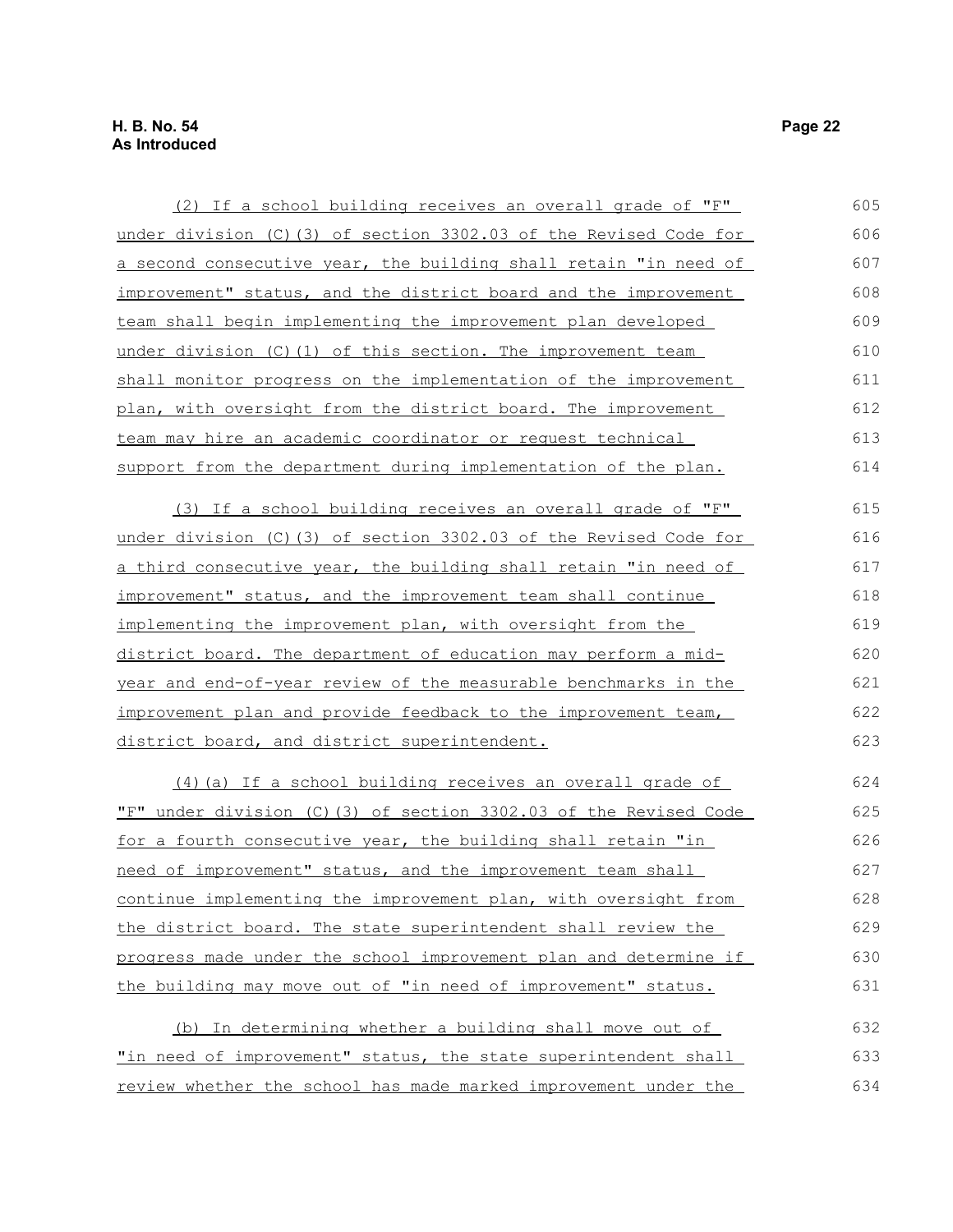663

| improvement plan in accordance with the criteria developed under  | 635 |
|-------------------------------------------------------------------|-----|
| division (C) (5) of this section.                                 | 636 |
| (5) The state board of education shall adopt rules                | 637 |
| establishing criteria for the state superintendent to consider    | 638 |
| when determining whether a building may move out of "in need of   | 639 |
| improvement" status.                                              | 640 |
| (D)(1) Beginning July 1, 2021, the state superintendent,          | 641 |
| in conjunction with the state board, shall convene a meeting of   | 642 |
| stakeholders to determine the best method to support school       | 643 |
| buildings that fail to meet improvement benchmarks under the      | 644 |
| improvement plan developed under division (C) (1) of this section | 645 |
| and prepare a report of the recommendations.                      | 646 |
| (2) The state superintendent shall submit this report to          | 647 |
| the standing committees of the house of representatives and       | 648 |
| senate that consider education legislation not later than         | 649 |
| January 1, 2022.                                                  | 650 |
| Sec. 3302.16. (A) (1) As used in sections 3302.10, 3302.17        | 651 |
| and 3302.18 of the Revised Code, "community learning center"      | 652 |
| means a school operated by a city, exempted village, or local     | 653 |
| school district or community school established under Chapter     | 654 |
| 3314. of the Revised Code that participates in a coordinated,     | 655 |
| community-based effort with community partners to provide         | 656 |
| comprehensive educational, developmental, family, and health      | 657 |
| services to students, families, and community members during      | 658 |
| school hours and hours in which school is not in session.         | 659 |
| (2) For purposes of this section and sections 3302.10,            | 660 |
| 3302.17, and 3302.18 of the Revised Code, "community partner"     | 661 |
| means a provider to students, families, or community members of   | 662 |

health care services, on-site resource coordinators, and any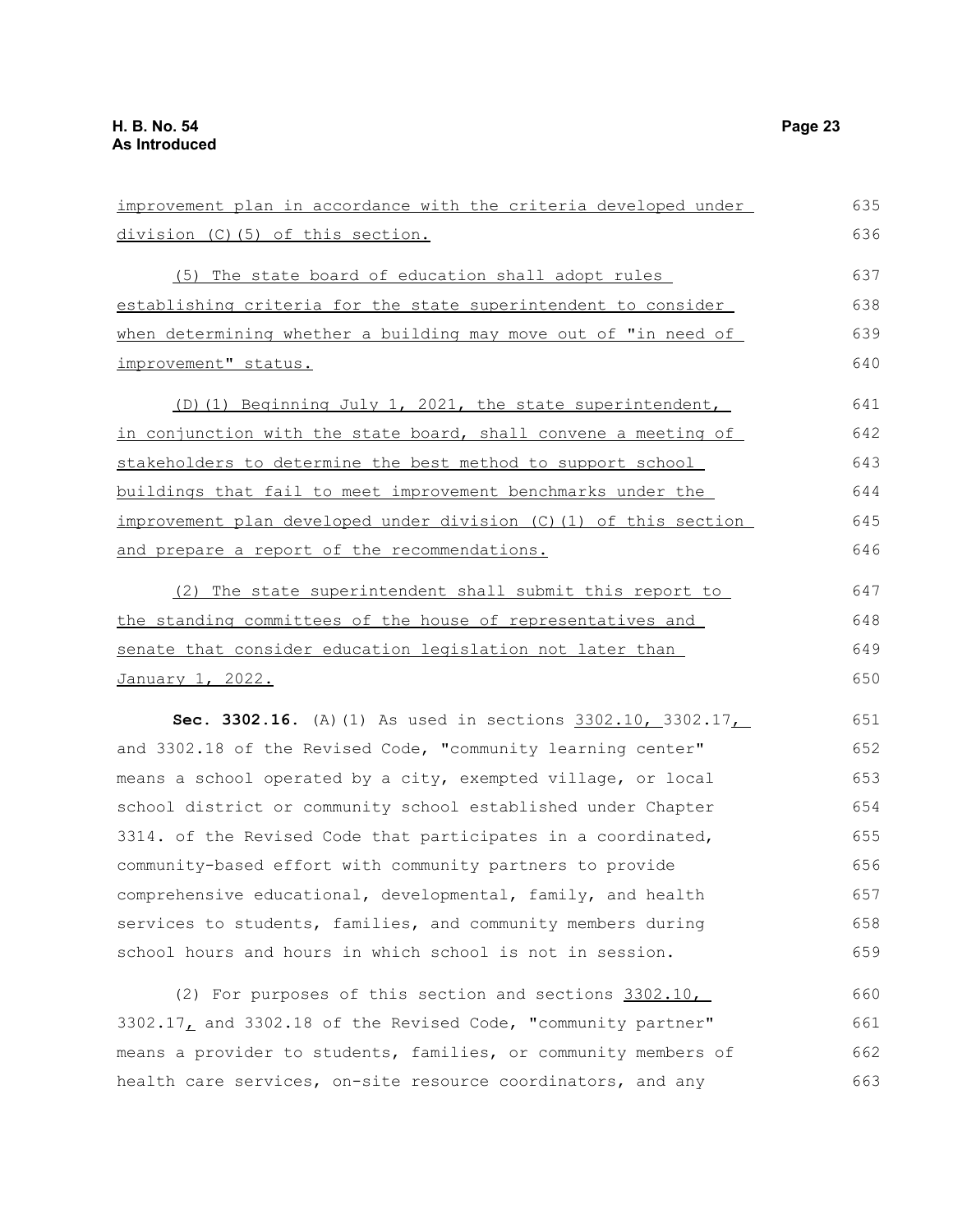other services or programs determined appropriate by a school action team created under section 3302.18 of the Revised Code. 664 665

(B) Prior to providing health services to a student, a community learning center shall obtain the written consent of the student's parent, guardian, or custodian, if the student is less than eighteen years old, or the written consent of the student, if the student is at least eighteen years old. 666 667 668 669 670

(C) A community learning center and any employee, contractor, or volunteer of a community learning center shall, in accordance with all applicable state and federal laws, maintain the confidentiality of patient-identifying information obtained in the course of providing health services. 671 672 673 674 675

**Sec. 3302.17.** (A) Any school building operated by a city, exempted village, or local school district, or a community school established under Chapter 3314. of the Revised Code is eligible to initiate the community learning center process as prescribed by this section. 676 677 678 679 680

(B) Beginning with the 2015-2016 school year, each Each district board of education or community school governing authority may initiate a community learning center process for any school building to which this section applies in the manner prescribed by this division. 681 682 683 684 685

First, the board or governing authority shall conduct a public information hearing at each school building to which this section applies to inform the community of the community learning center process. The board or governing authority may do all of the following with regard to the public information hearing: 686 687 688 689 690 691

(1) Announce the meeting not less than forty-five days in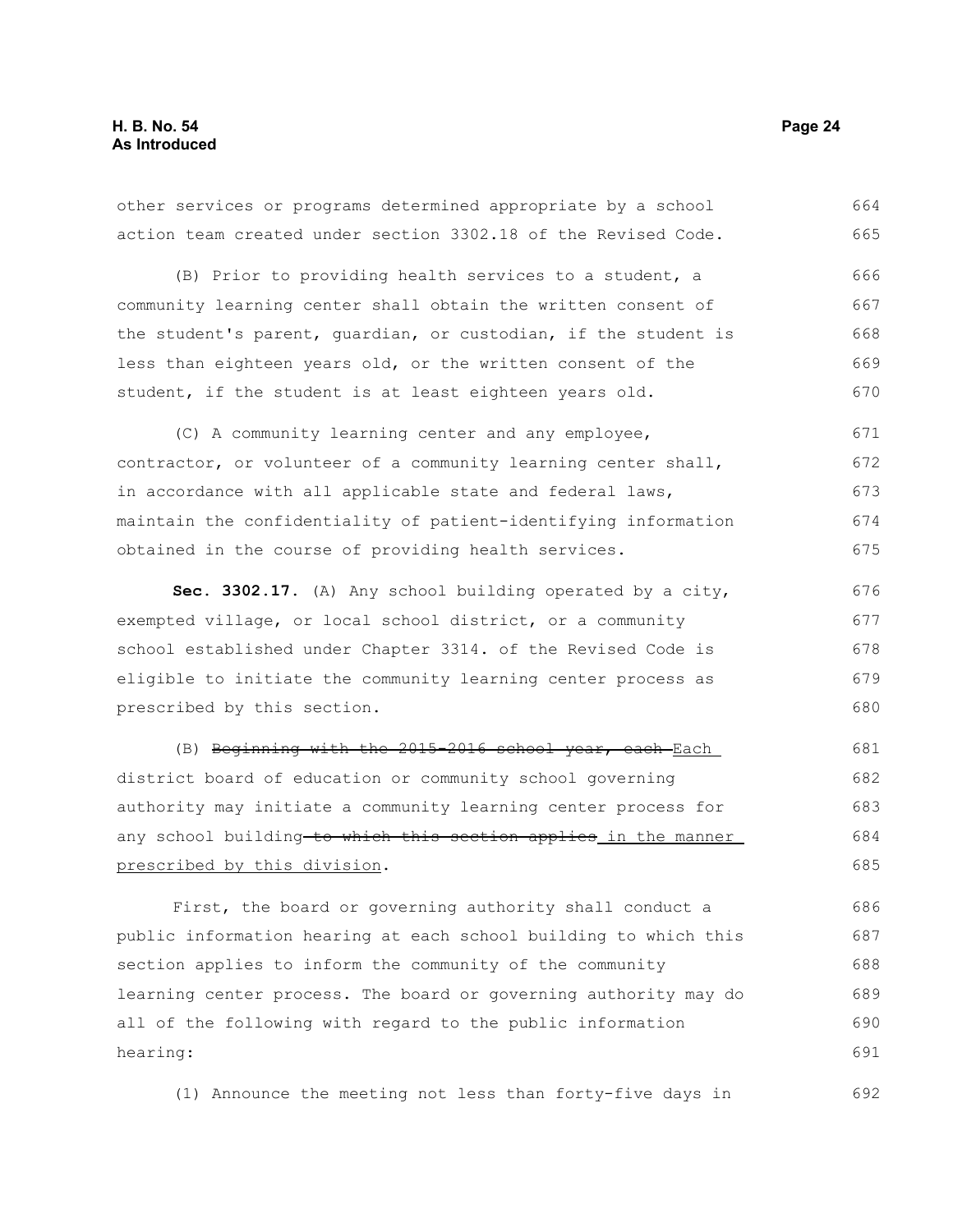advance at the school and on the school's or district's web sites and using tools to ensure effective communication with individuals with disabilities; (2) Schedule the meeting for an evening or weekend time; (3) Provide interpretation services and written materials in all languages spoken by five per cent or more of the students enrolled in the school; (4) Provide child care services for parents attending the meeting; (5) Provide parents, students, teachers, nonteaching employees, and community members with the opportunity to speak at the meeting; (6) Comply with section 149.43 of the Revised Code. In preparing for the public information hearing, the board or governing authority shall ensure that information about the hearing is broadly distributed throughout the community. The board or governing authority may enter into an agreement with any civic engagement organizations, community organizations, or employee organizations to support the implementation of the community learning center process. The board or governing authority shall conduct a follow-up hearing at least once annually until action is further taken under the section with respect to the school building or until the conditions described in division (A) of this section no longer apply to the school building. 693 694 695 696 697 698 699 700 701 702 703 704 705 706 707 708 709 710 711 712 713 714 715 716 717 718

(C) Not sooner than forty-five days after the first public information hearing, the board or governing authority shall conduct an election, by paper ballot, to initiate the process to 719 720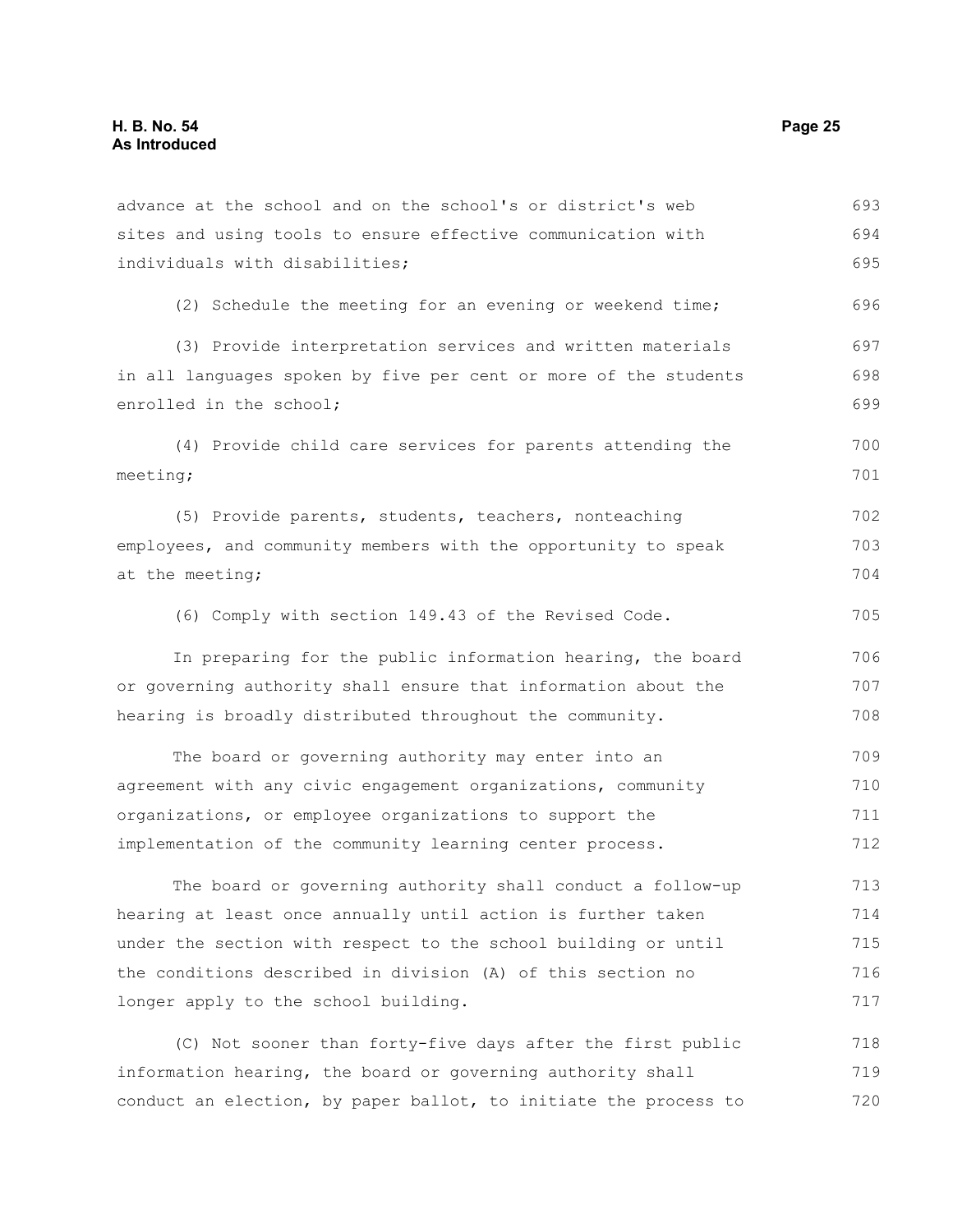# **H. B. No. 54 Page 26 As Introduced**

become a community learning center. Only parents or guardians of students enrolled in the school and students enrolled in a different school operated by a joint vocational school district but are otherwise entitled to attend the school, and teachers and nonteaching employees who are assigned to the school may vote in the election. 721 722 723 724 725 726

The board or governing authority shall distribute the ballots by mail and shall make copies available at the school and on the web site of the school. The board or governing authority also may distribute the ballots by directly giving ballots to teachers and nonteaching employees and sending home ballots with every student enrolled in the school building. 727 728 729 730 731 732

(D) The board or governing authority shall initiate the transition of the building to a community learning center if the results of the election held under division (C) of this section are as follows:

(1) At least fifty per cent of parents and guardians of students enrolled in the eligible school building and students enrolled in a different building operated by a joint vocational school district but who are entitled to attend the school cast ballots by a date set by the board or governing authority, and of those ballots at least sixty-seven per cent are in favor of initiating the process; and 737 738 739 740 741 742 743

(2) At least fifty per cent of teachers and nonteaching employees who are assigned to the school cast ballots by a date set by the board or governing authority, and of those ballots at least sixty-seven per cent are in favor of initiating the process. 744 745 746 747 748

(E) If a community learning center process is initiated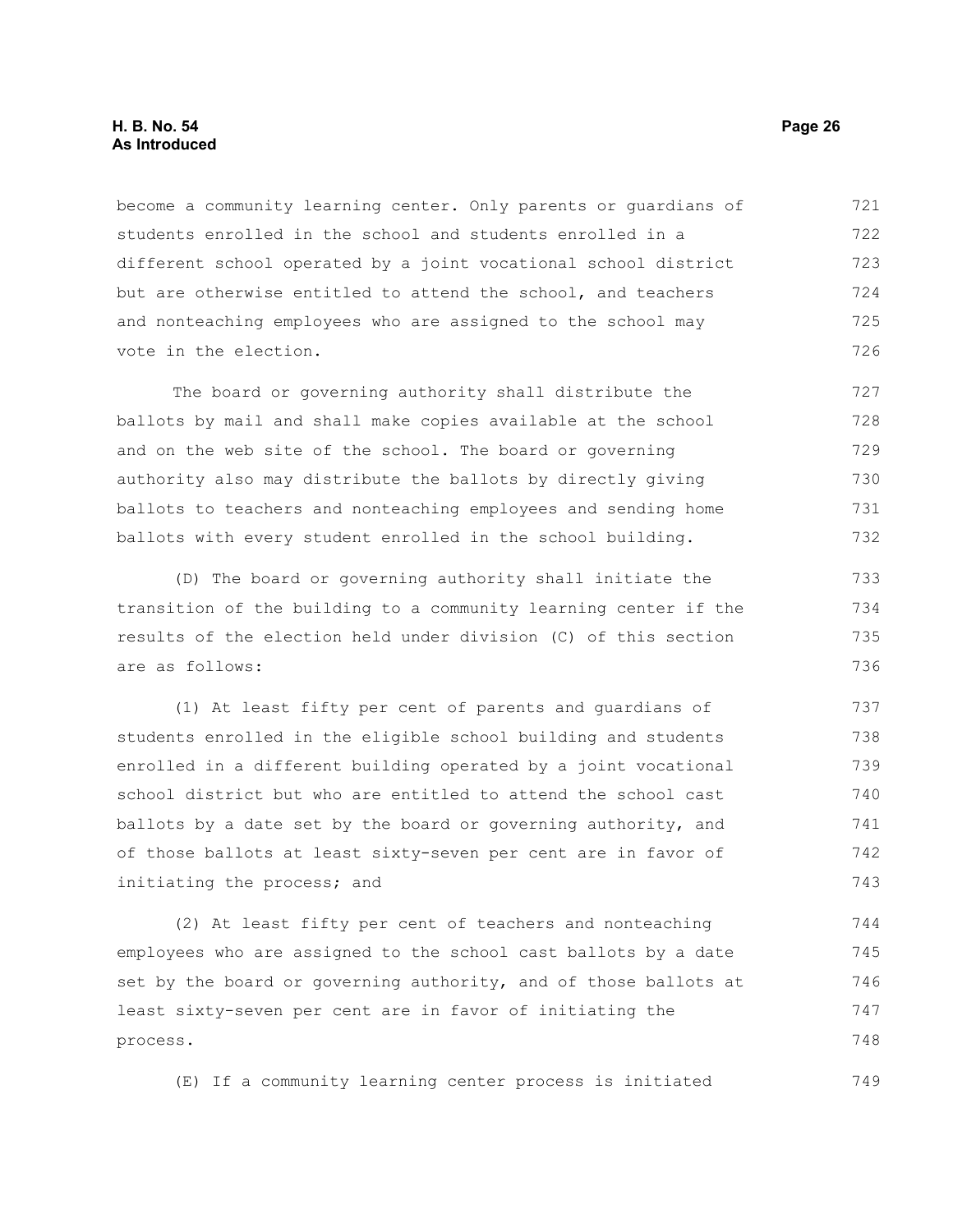under this section, the board or governing authority shall create a school action team under section 3302.18 of the Revised Code. Within four months upon selection, the school action team shall conduct and complete, in consultation with community partners, a performance audit of the school and review, with parental input, the needs of the school with regard to restructuring under section 3302.10, 3302.12, or 3302.042 of the Revised Code, or federal law. 750 751 752 753 754 755 756 757

The school action team shall provide quarterly updates of its work in a public hearing that complies with the same specifications prescribed in division (B) of this section. 758 759 760

(F) Upon completion of the audit and review, the school action team shall present its findings at a public hearing that complies with the same specifications prescribed in division (B) of this section. After the school action team presents its findings at the public hearing, it shall create a community learning center improvement plan that designates appropriate interventions, which may be based on the recommendations developed by the department under division (H)(1)(b) of this section. 761 762 763 764 765 766 767 768 769

If there is a federally mandated school improvement planning process, the team shall coordinate its work with that plan. 770 771 772

The school action team shall approve the plan by a majority vote. 773 774

(G) Upon approval of the plan by the school action team, the team shall submit the community learning center improvement plan to the same individuals described in division (C) of this section. Ballots shall be distributed and an election shall be 775 776 777 778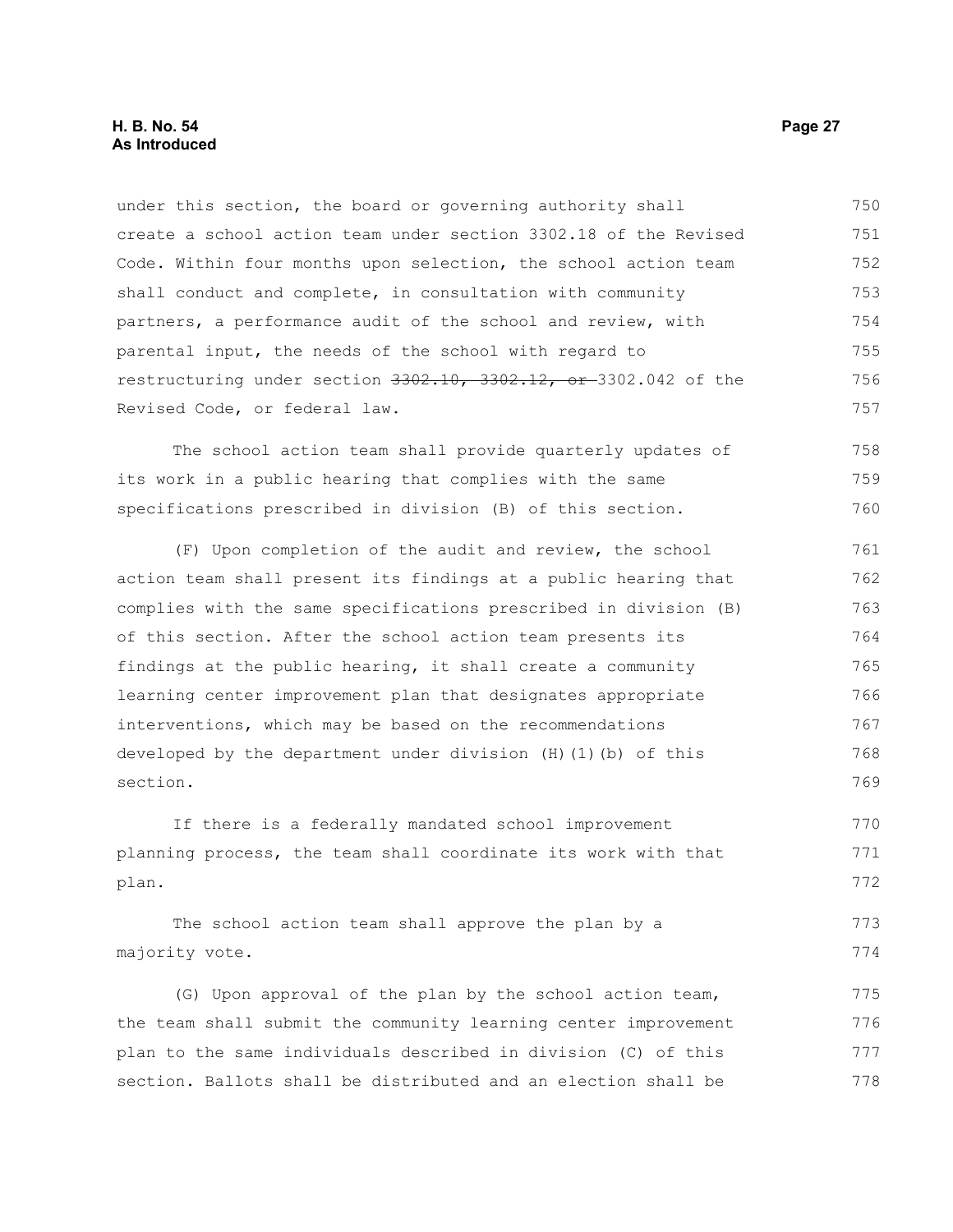The school action team shall submit the plan to the district board of education or community school governing authority, if the results of the election under division (G) of this section are as follows: (1) At least thirty per cent of parents and guardians of students enrolled in the eligible school building and students enrolled in a different building operated by a joint vocational school district but who are entitled to attend the school cast ballots by a date set by the board or governing authority, and of those ballots at least fifty per cent are in favor of initiating the process; and 780 781 782 783 784 785 786 787 788 789 790

conducted in the same manner as indicated under that division.

(2) At least thirty per cent of teachers and nonteaching employees who are assigned to the school cast ballots by a date set by the board or governing authority, and of those ballots at least fifty per cent are in favor of initiating the process. 791 792 793 794

The board or governing authority shall evaluate the plan and determine whether to adopt it. The board or governing authority shall adopt the plan in full or adopt portions of the plan. If the board or governing authority does not adopt the plan in full, it shall provide a written explanation of why portions of the plan were rejected. 795 796 797 798 799 800

(H)(1) The department shall do all of the following with respect to this section: 801 802

(a) Adopt rules regarding the elections required under this section; 803 804

(b) Develop appropriate interventions for a community learning center improvement plan that may be used by a school action team under division (F) of this section; 805 806 807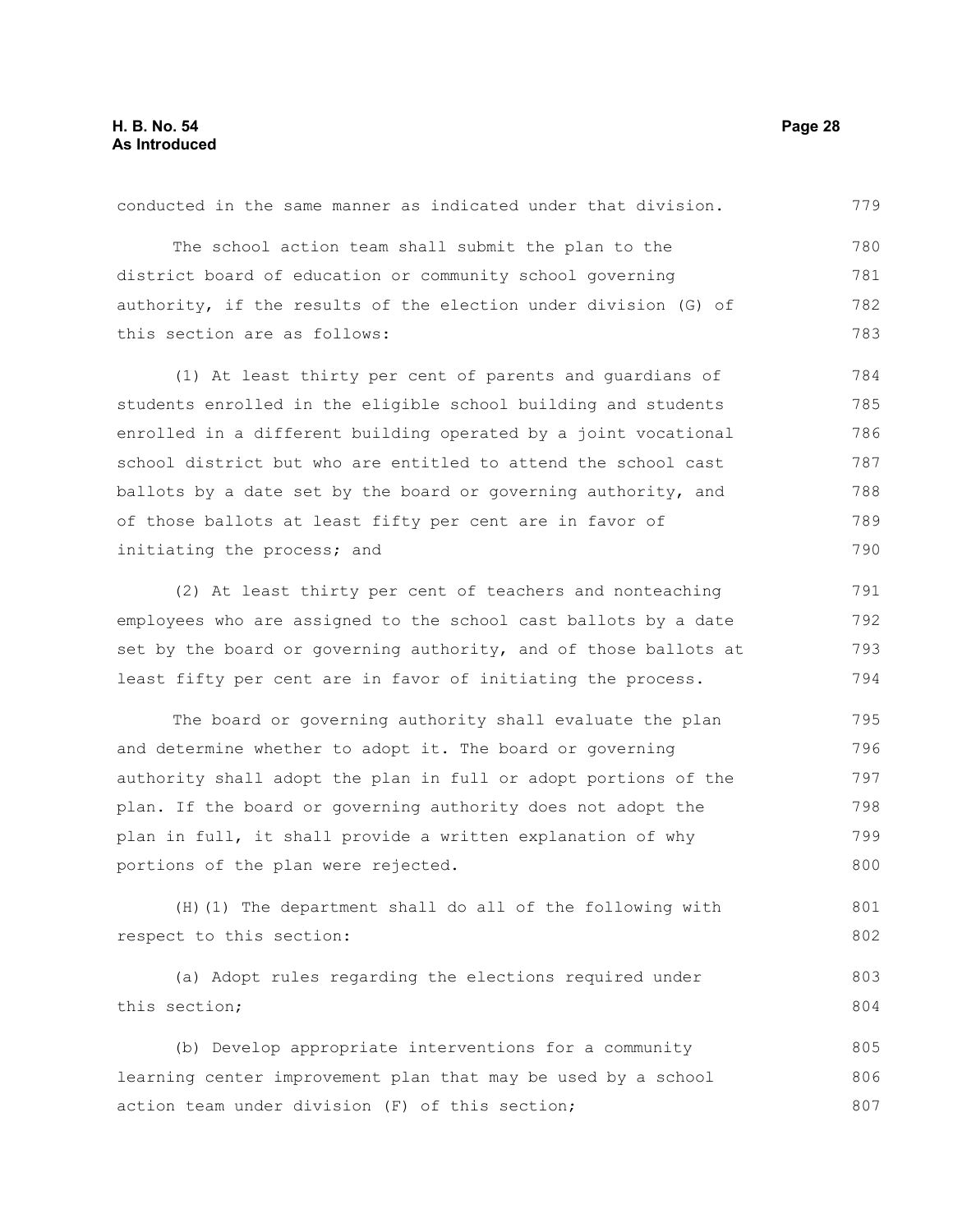# **H. B. No. 54 Page 29 As Introduced**

(c) Publish a menu of programs and services that may be offered by community learning centers. The information shall be posted on the department's web site. To compile this information the department shall solicit input from resource coordinators of existing community learning centers+. (d) Provide information regarding implementation of comprehensive community-based programs and supportive services including the community learning center model to school buildings meeting any of the following conditions: (i) The building is in improvement status as defined by the "No Child Left Behind Act of 2001" or under an agreement between the Ohio department of education and the United States secretary of education. (ii) The building is a secondary school that is among the lowest achieving fifteen per cent of secondary schools statewide, as determined by the department. (iii) The building is a secondary school with a graduation rate of sixty per cent or lower for three or more consecutive years. (iv) The building is a school that the department determines is persistently low-performing. (2) The department may do the following with respect to this section: (a) Provide assistance, facilitation, and training to school action teams in the conducting of the audit required under this section; (b) Provide opportunities for members of school action teams from different schools to share school improvement 808 809 810 811 812 813 814 815 816 817 818 819 820 821 822 823 824 825 826 827 828 829 830 831 832 833 834 835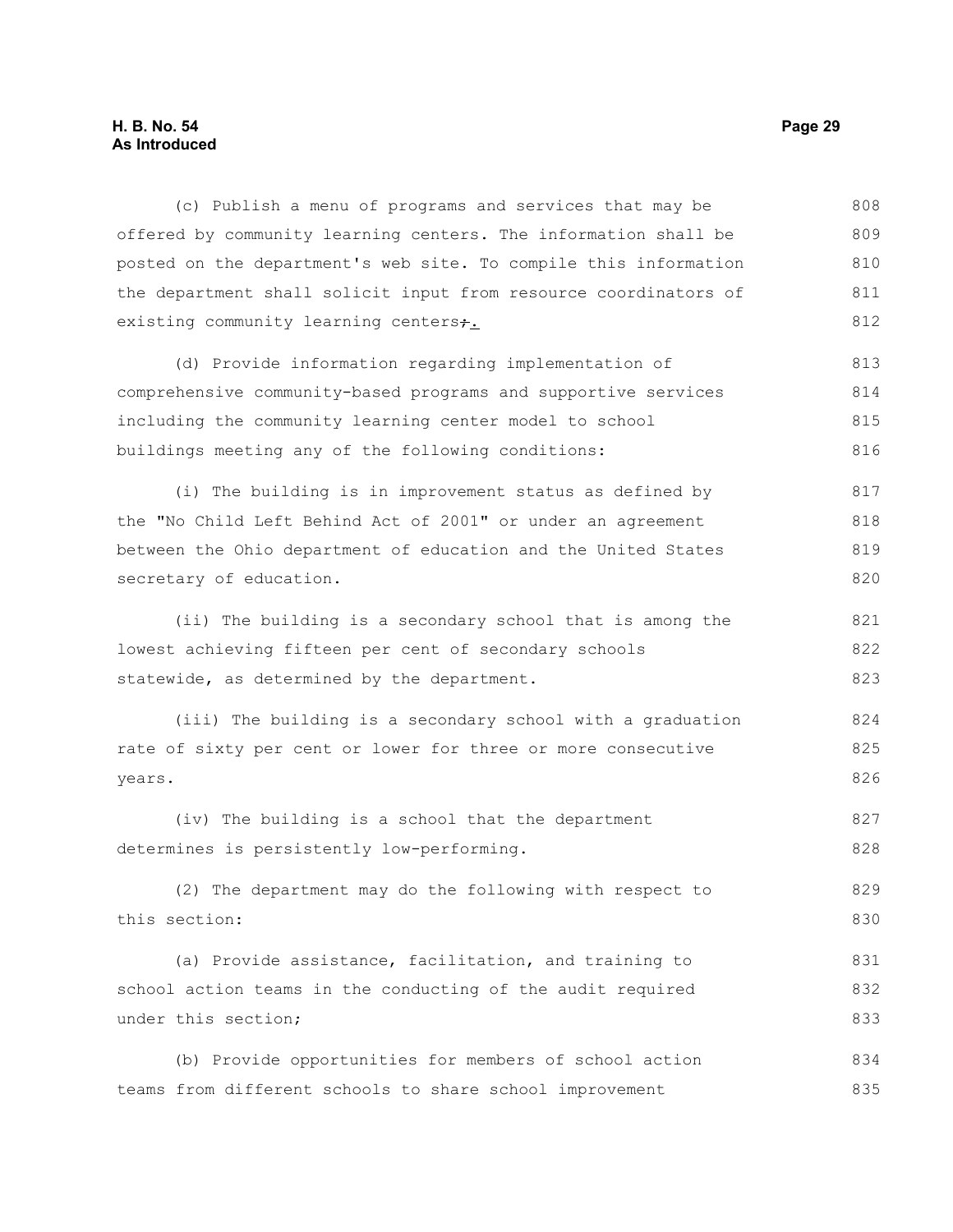strategies with parents, teachers, and other relevant stakeholders in higher performing schools; 836 837

(c) Provide financial support in a school action team's planning process and create a grant program to assist in the implementation of a qualified community learning center plan. 838 839 840

(I) Notwithstanding any provision to the contrary in Chapter 4117. of the Revised Code, the requirements of this section prevail over any conflicting provisions of a collective bargaining agreement entered into on or after-the effective dateof this section October 15, 2015. However, the board or governing authority and the teachers' labor organization may negotiate additional factors to be considered in the adoption of a community learning center plan. 841 842 843 844 845 846 847 848

**Sec. 3310.02.** (A) The educational choice scholarship pilot program is hereby established. Under the program, the department of education annually shall pay scholarships to attend chartered nonpublic schools in accordance with section 3310.08 of the Revised Code for up to the following number of eligible students: 849 850 851 852 853 854

(1) Thirty thousand in the 2011-2012 school year; 855

(2) Sixty thousand in the 2012-2013 school year and thereafter. 856 857

For any school year for which the number of applications for scholarships timely submitted for the program exceeds ninety per cent of the maximum number of scholarships permitted under division (A) of this section, the department shall increase the maximum number of scholarships permitted for the following school year by five per cent. The department shall make the increased number of scholarships available for each subsequent 858 859 860 861 862 863 864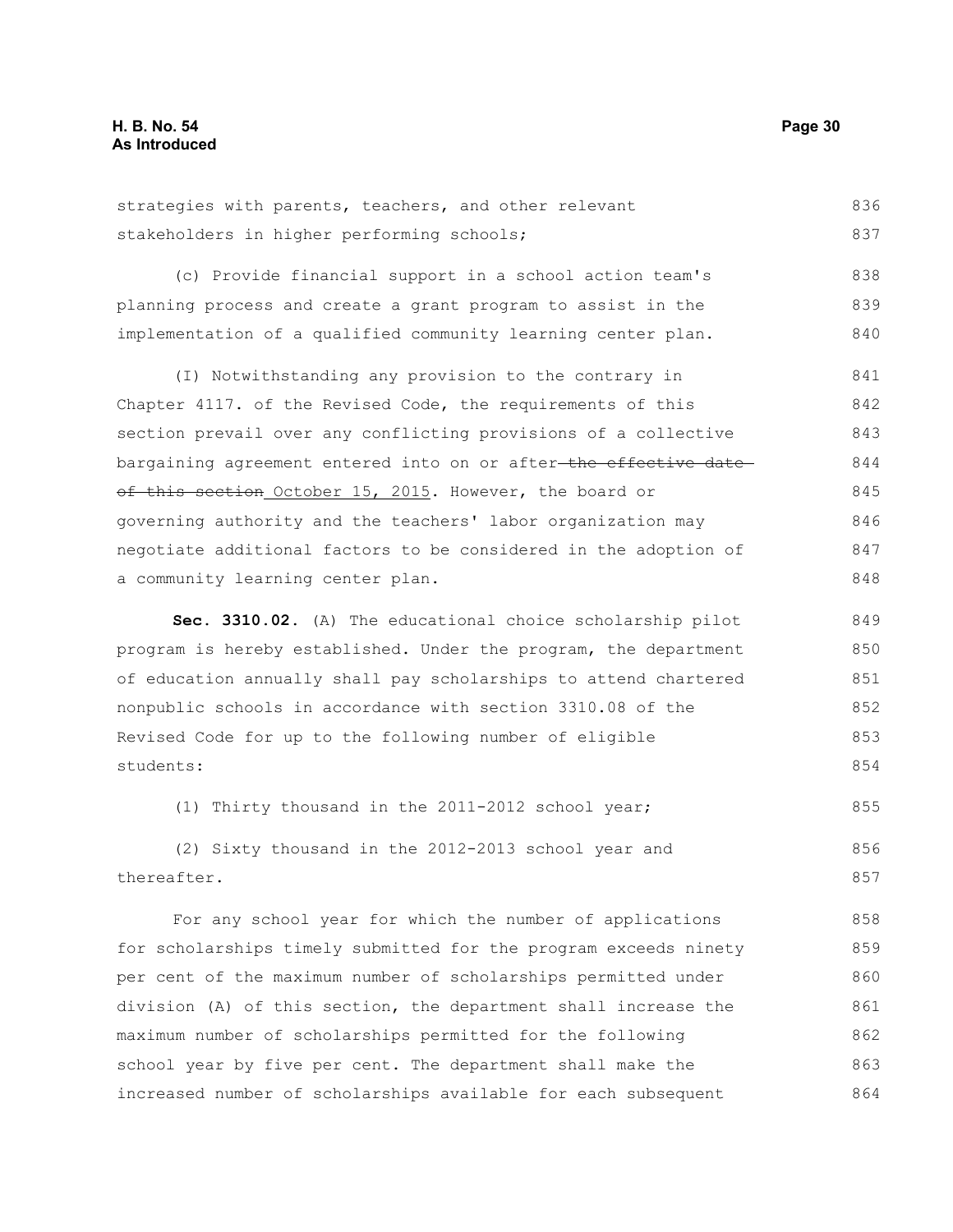school year until the department is again required to increase the number of scholarships under division (A) of this section. If the number of students who apply for a scholarship exceeds the maximum number of scholarships permitted under division (A) of this section, priority shall be given to those students applying for a scholarship under section 3310.03 of the Revised Code in accordance with division (B) of this section. (B) The department shall award scholarships under section 3310.03 of the Revised Code in the following order of priority: (1) First, to eligible students who received scholarships in the prior school year; (2) Second, to eligible students with family incomes at orbelow two hundred per cent of the federal poverty guidelines, as defined in section 5101.46 of the Revised Code, who qualify under division (C) of section 3310.03 of the Revised Code. If the number of students described in division (B)(2) of this section who apply for a scholarship exceeds the number ofavailable scholarships after awards are made under division (B) (1) of this section, the department shall select students described in division (B)(2) of this section by lot to receive any remaining scholarships. (3) Third, to other eligible students who qualify under division (C) of section 3310.03 of the Revised Code. If the number of students described in division (B)(3) of this section who apply for a scholarship exceeds the number of availablescholarships after awards are made under divisions (B)(1) and (2) of this section, the department shall select students described in division (B)(3) of this section by lot to receive 865 866 867 868 869 870 871 872 873 874 875 876 877 878 879 880 881 882 883 884 885 886 887 888 889 890 891 892

any remaining scholarships.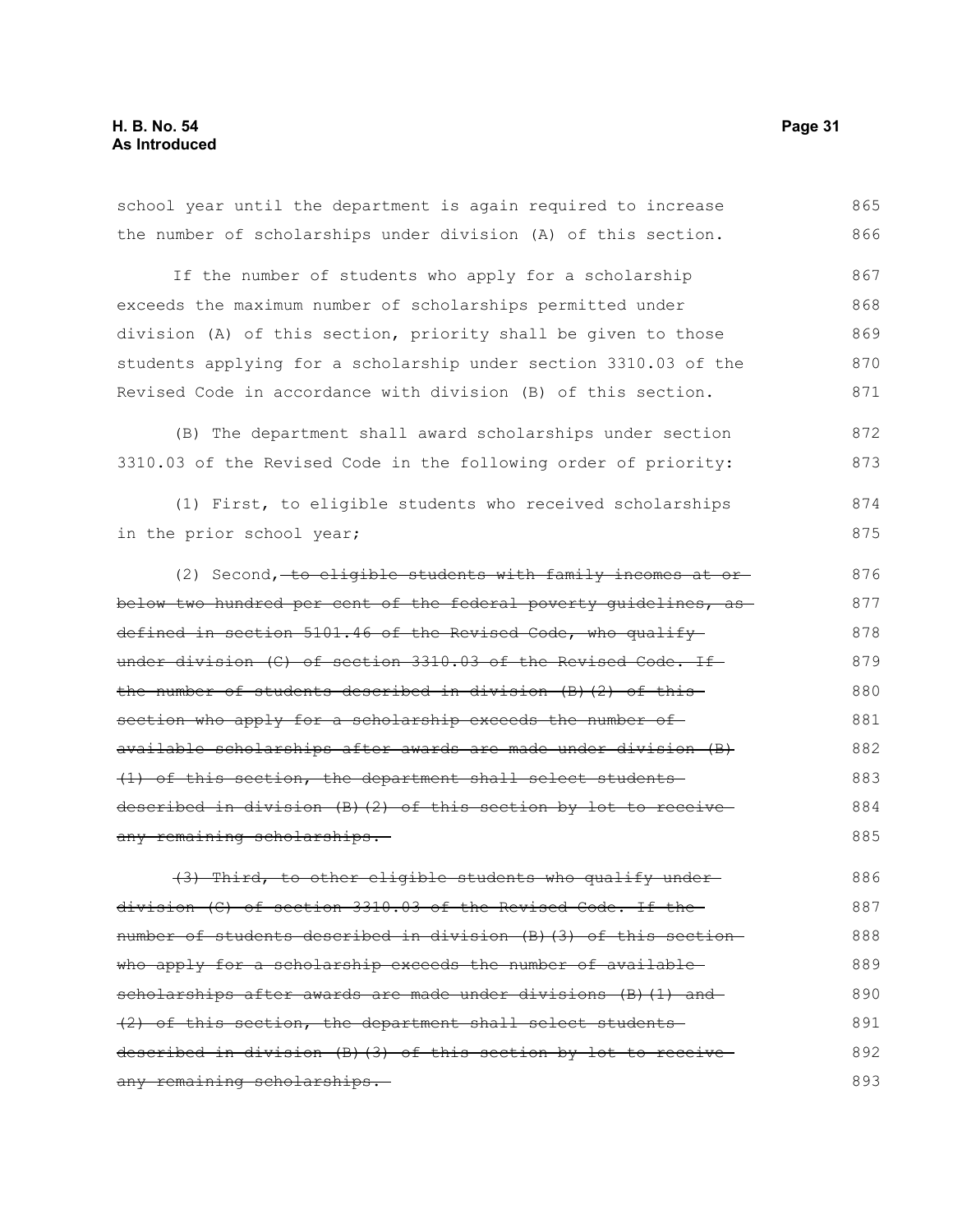# **H. B. No. 54 Page 32 As Introduced**

(4) Fourth, to eligible students with family incomes at or below two hundred per cent of the federal poverty guidelines who qualify under division (A) of section 3310.03 of the Revised Code. If the number of students described in division $-(B)$  $(4)$  (B) (2) of this section who apply for a scholarship exceeds the number of available scholarships after awards are made under divisions division (B)(1)  $+6$   $(3)$  of this section, the department shall select students described in division  $(B)$   $(4)$   $(B)$   $(2)$  of this section by lot to receive any remaining scholarships. 894 895 896 897 898 899 900 901 902

(5) Fifth(3) Third, to other eligible students who qualify under division (A) of section 3310.03 of the Revised Code. If the number of students described in division- $(B)$ (5)(3) of this section who apply for a scholarship exceeds the number of available scholarships after awards are made under divisions (B)  $(1)$  to  $(4)$  and  $(2)$  of this section, the department shall select students described in division $(\theta)$ (5)(3) of this section by lot to receive any remaining scholarships. 903 904 905 906 907 908 909 910

**Sec. 3310.03.** For the 2021-2022 school year and each school year thereafter, a student is an "eligible student" for purposes of the educational choice scholarship pilot program if the student's resident district is not a school district in which the pilot project scholarship program is operating under sections 3313.974 to 3313.979 of the Revised Code, the student satisfies one of the conditions in division  $(A)$ ,  $(B)$ , or  $(C)$  of this section, and the student maintains eligibility to receive a scholarship under division (D) of this section. 911 912 913 914 915 916 917 918 919

However, any student who received a scholarship for the 2020-2021 school year under this section, as it existed prior to the effective date of this amendment March 2, 2021, shall continue to receive that scholarship until the student completes 920 921 922 923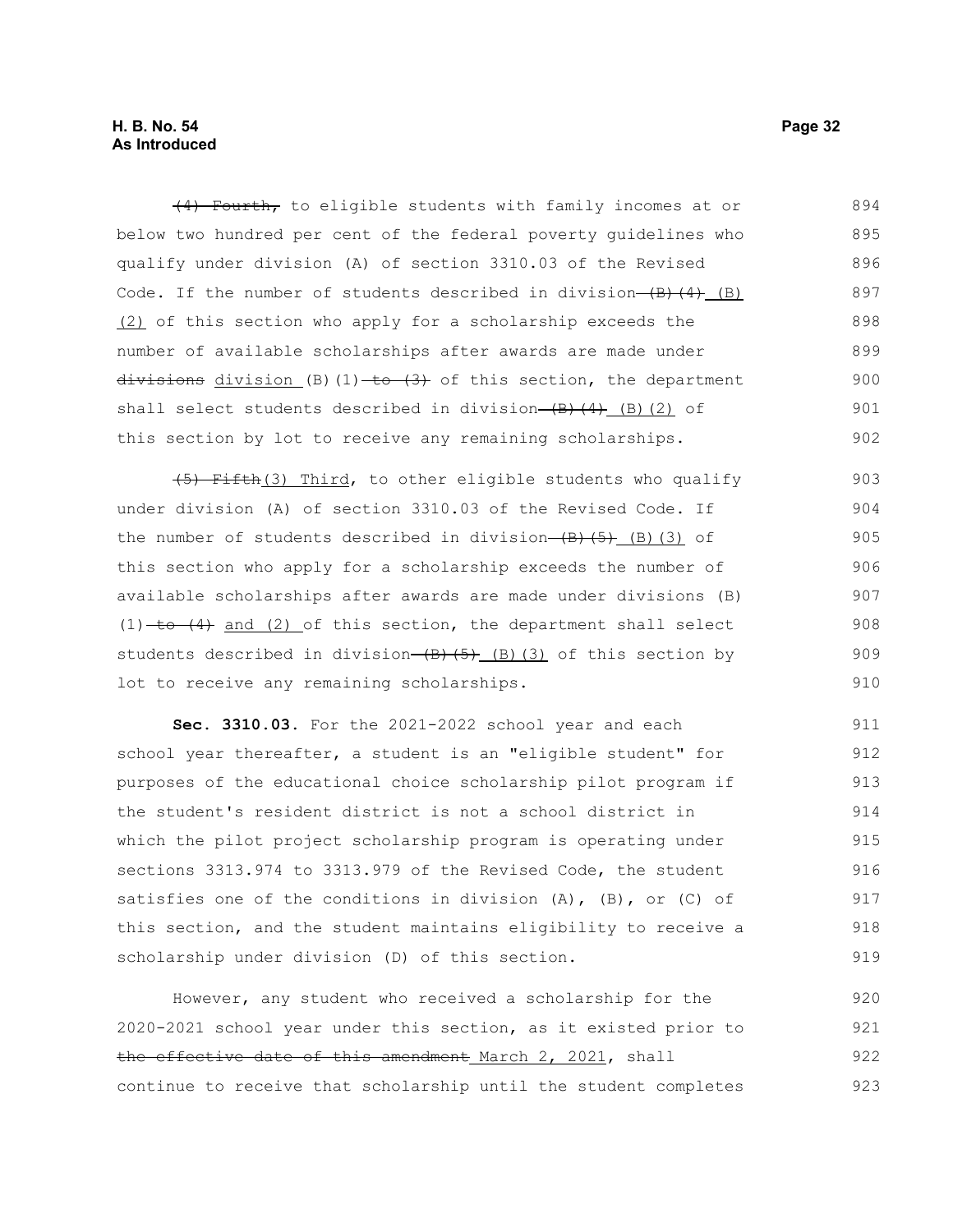grade twelve, as long as the student maintains eligibility to receive a scholarship under division (D) of this section. 924 925

(A)(1) A student is eligible for a scholarship if the student is enrolled in a school building operated by the student's resident district and to which both of the following apply: 926 927 928 929

(a) The building was ranked in the lowest twenty per cent of all buildings operated by city, local, and exempted village school districts according to performance index score as determined by the department of education, as follows: 930 931 932 933

(i) For a scholarship sought for the 2021-2022 or 2022- 2023 school year, the building was ranked in the lowest twenty per cent of buildings for each of the 2017-2018 and 2018-2019 school years. 934 935 936 937

(ii) For a scholarship sought for the 2023-2024 school year, the building was ranked in the lowest twenty per cent of buildings for each of the 2020-2021 and 2021-2022 school years.

(iii) For a scholarship sought for the 2024-2025 school year or any school year thereafter, the building was ranked in the lowest twenty per cent of buildings for at least two of the three most recent consecutive rankings issued prior to the first day of July of the school year for which a scholarship is sought. 941 942 943 944 945 946

(b) The building is operated by a school district in which, for the three consecutive school years prior to the school year for which a scholarship is sought, an average of twenty per cent or more of the students entitled to attend school in the district, under section 3313.64 or 3313.65 of the Revised Code, were qualified to be included in the formula to 947 948 949 950 951 952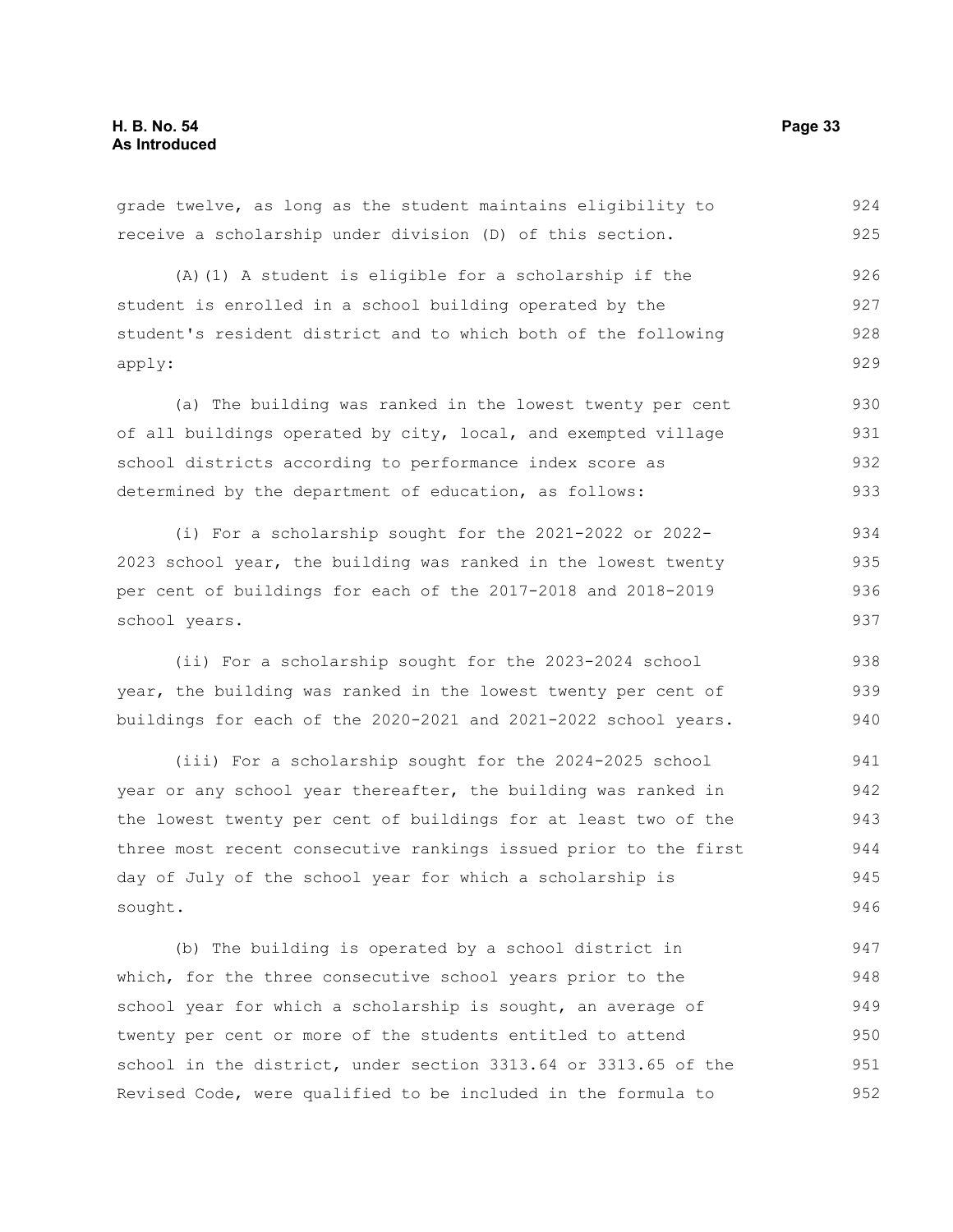distribute funds under Title I of the "Elementary and Secondary Education Act of 1965," 20 U.S.C. 6301 et seq. 953 954

When ranking school buildings under division (A)(1) of this section, the department shall not include buildings operated by a school district in which the pilot project scholarship program is operating in accordance with sections 3313.974 to 3313.979 of the Revised Code. 955 956 957 958 959

(2) A student is eligible for a scholarship if the student will be enrolling in any of grades kindergarten through twelve in this state for the first time in the school year for which a scholarship is sought, will be at least five years of age, as defined in section 3321.01 of the Revised Code, by the first day of January of the school year for which a scholarship is sought, and otherwise would be assigned under section 3319.01 of the Revised Code in the school year for which a scholarship is sought, to a school building described in division (A)(1) of this section. 960 961 962 963 964 965 966 967 968 969

(3) A student is eligible for a scholarship if the student is enrolled in a community school established under Chapter 3314. of the Revised Code but otherwise would be assigned under section 3319.01 of the Revised Code to a building described in division (A)(1) of this section. 970 971 972 973 974

(4) A student is eligible for a scholarship if the student is enrolled in a school building operated by the student's resident district or in a community school established under Chapter 3314. of the Revised Code and otherwise would be assigned under section 3319.01 of the Revised Code to a school building described in division (A)(1) of this section in the school year for which the scholarship is sought. 975 976 977 978 979 980 981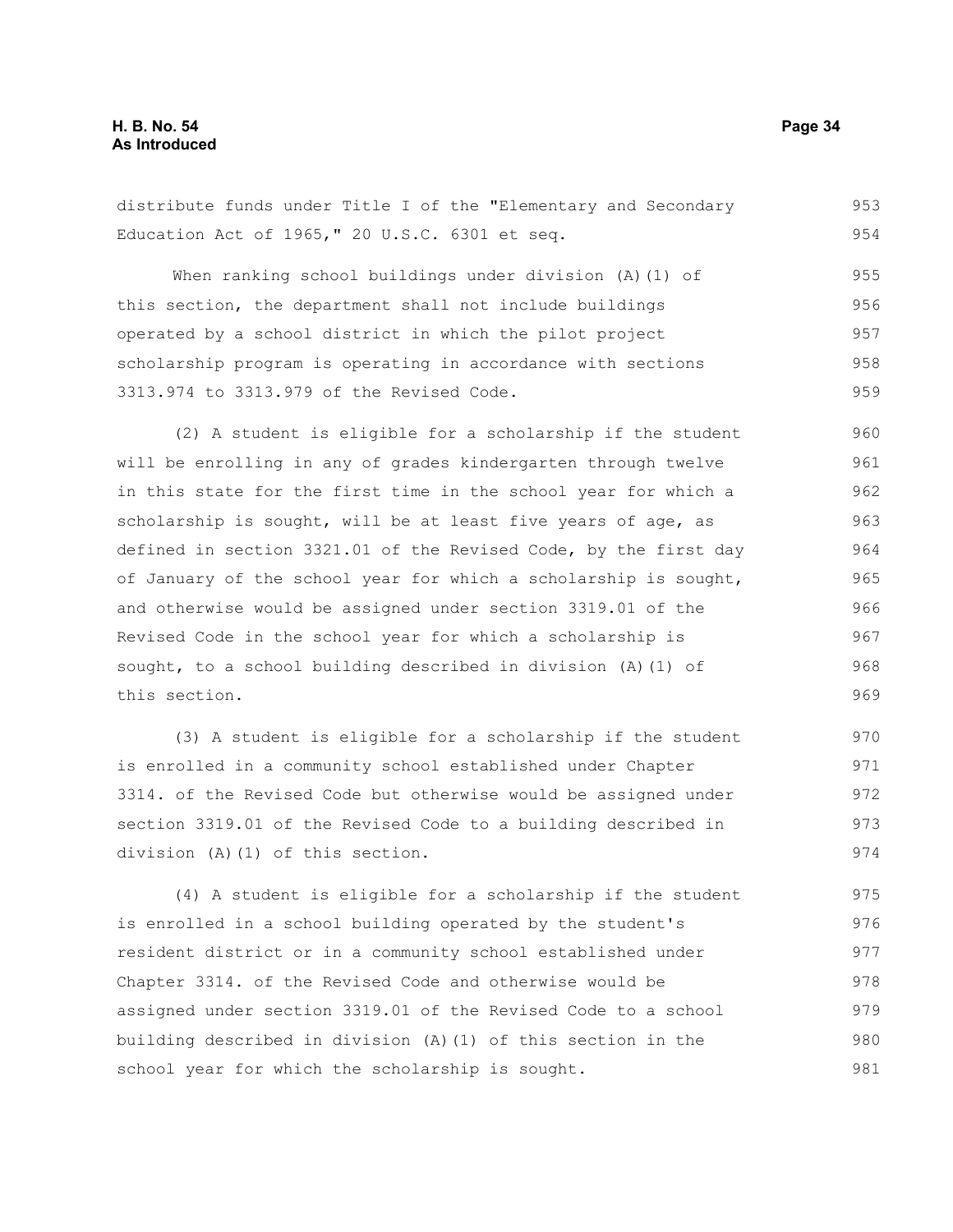# **H. B. No. 54 Page 35 As Introduced**

(B) A student is eligible for a scholarship if the student is enrolled in a nonpublic school at the time the school is granted a charter by the state board of education under section 3301.16 of the Revised Code and the student meets the standards of division (B) of section 3310.031 of the Revised Code. 982 983 984 985 986

 $(C)$  -A Prior to the effective date of this amendment, a student is eligible for a scholarship if the student's resident district-is was subject to former section 3302.10 of the Revised Code and the student either: 987 988 989 990

(1) Is enrolled in a school building operated by the resident district or in a community school established under Chapter 3314. of the Revised Code; 991 992 993

(2) Will be both enrolling in any of grades kindergarten through twelve in this state for the first time and at least five years of age by the first day of January of the school year for which a scholarship is sought as it existed on that date, and the student remains an eligible student pursuant to division (D) of this section. The department shall cease awarding firsttime scholarships pursuant to division (C) of this section on the effective date of this amendment. 994 995 996 997 998 999 1000 1001

(D) A student who receives a scholarship under the educational choice scholarship pilot program remains an eligible student and may continue to receive scholarships in subsequent school years until the student completes grade twelve, so long as all of the following apply: 1002 1003 1004 1005 1006

(1) The student's resident district remains the same, or the student transfers to a new resident district and otherwise would be assigned in the new resident district to a school building described in division (A)(1) or (C) of this section. 1007 1008 1009 1010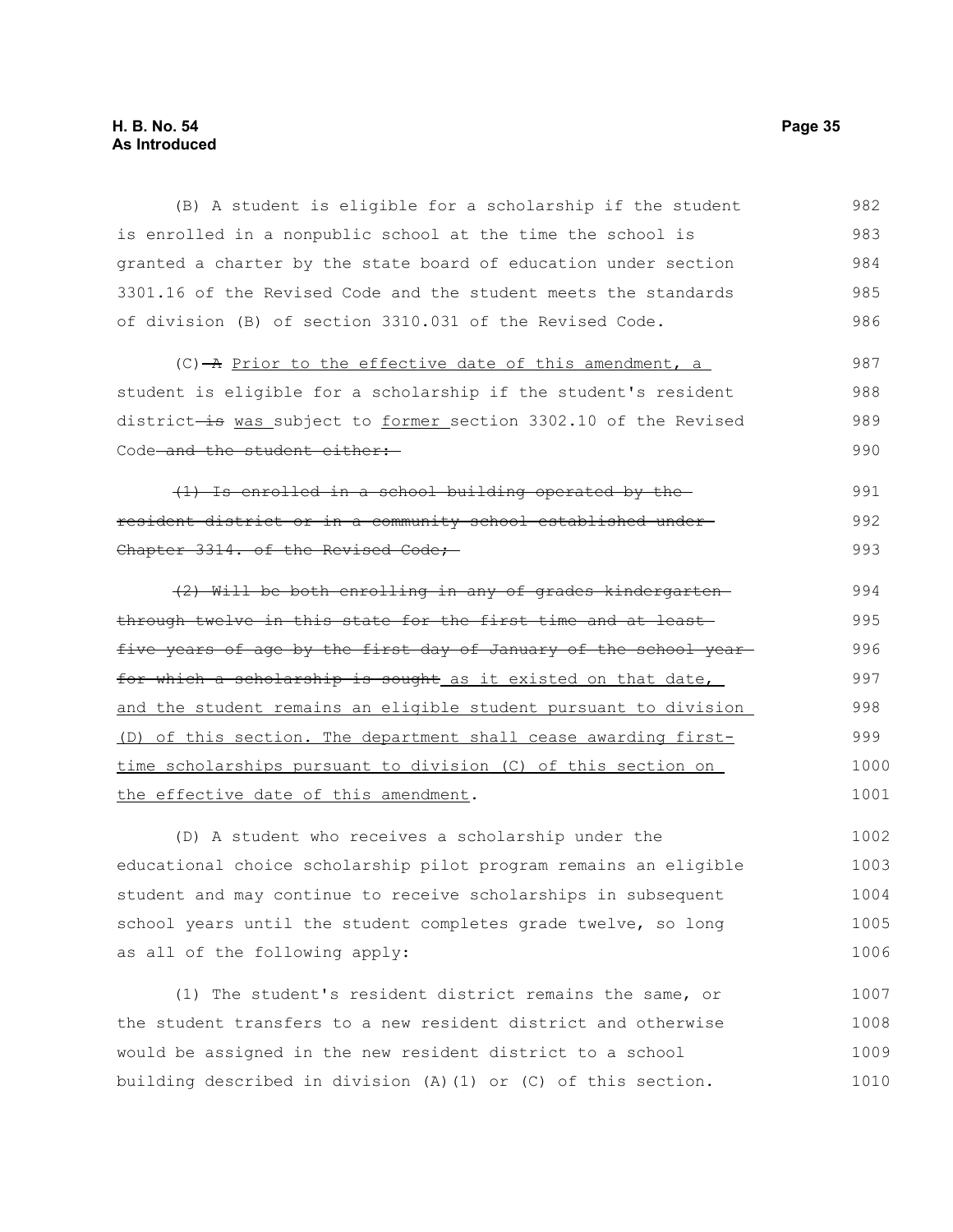(2) The student takes each assessment prescribed for the student's grade level under-sections section 3301.0710, 3301.0712, or 3313.619 of the Revised Code while enrolled in a chartered nonpublic school, unless one of the following applies to the student: (a) The student is excused from taking that assessment under federal law, the student's individualized education program, or division (C)(1)(c)(i) of section 3301.0711 of the Revised Code. (b) The student is enrolled in a chartered nonpublic school that meets the conditions specified in division (K)(2) or (L)(4) of section 3301.0711 of the Revised Code. (c) The student is enrolled in any of grades three to eight and takes an alternative standardized assessment under division (K)(1) of section 3301.0711 of the Revised Code. (d) The student is excused from taking the assessment prescribed under division (B)(1) of section 3301.0712 of the Revised Code pursuant to division (C)(1)(c)(ii) of section 3301.0711 of the Revised Code. (3) In each school year that the student is enrolled in a chartered nonpublic school, the student is absent from school for not more than twenty days that the school is open for instruction, not including excused absences.  $(E)$   $(1)$  - The department shall cease awarding first-time scholarships pursuant to divisions (A)(1) to (4) of this section with respect to a school building that, in the most recent 1011 1012 1013 1014 1015 1016 1017 1018 1019 1020 1021 1022 1023 1024 1025 1026 1027 1028 1029 1030 1031 1032 1033 1034 1035 1036

ratings of school buildings under section 3302.03 of the Revised Code prior to the first day of July of the school year, ceases to meet the criteria in division (A)(1) of this section. 1037 1038 1039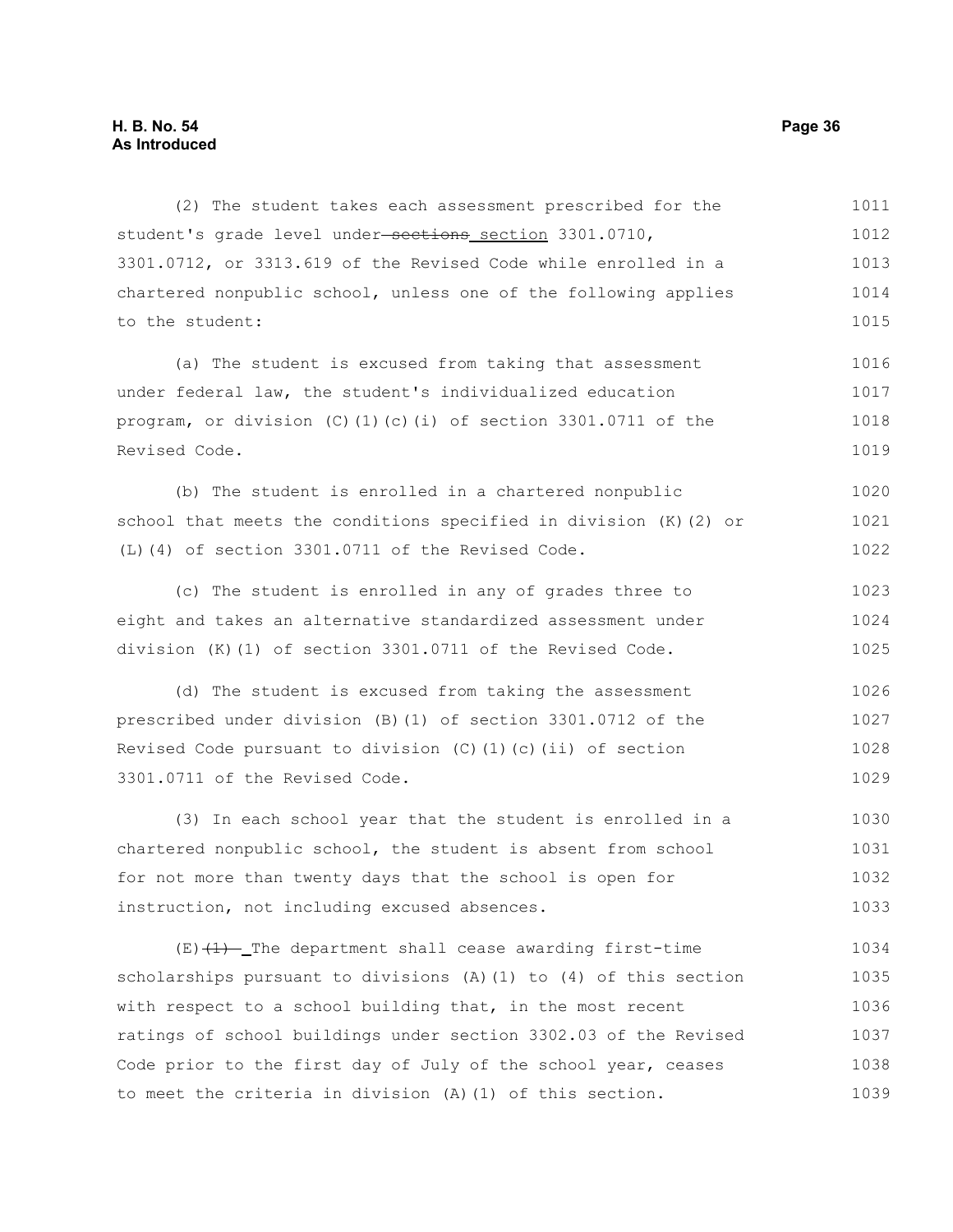| (2) The department shall cease awarding first-time-              | 1040 |
|------------------------------------------------------------------|------|
| scholarships pursuant to division (C) of this section with-      | 1041 |
| respect to a school district subject to section 3302.10 of the   | 1042 |
| Revised Code when the academic distress commission established-  | 1043 |
| for the district ceases to exist.                                | 1044 |
| (3) However, students who have received scholarships in          | 1045 |
| the prior school year remain eligible students pursuant to       | 1046 |
| division (D) of this section.                                    | 1047 |
| (F) The state board of education shall adopt rules               | 1048 |
| defining excused absences for purposes of division (D) (3) of    | 1049 |
| this section.                                                    | 1050 |
| Sec. 3311.29. (A) Except as provided under division (B),         | 1051 |
| (C), or (D) of this section, no school district shall be created | 1052 |
| and no school district shall exist which does not maintain       | 1053 |
| within such district public schools consisting of grades         | 1054 |
| kindergarten through twelve and any such existing school         | 1055 |
| district not maintaining such schools shall be dissolved and its | 1056 |
| territory joined with another school district or districts by    | 1057 |
| order of the state board of education if no agreement is made    | 1058 |
| among the surrounding districts voluntarily, which order shall   | 1059 |
| provide an equitable division of the funds, property, and        | 1060 |
| indebtedness of the dissolved school district among the          | 1061 |
| districts receiving its territory. The state board of education  | 1062 |
| may authorize exceptions to school districts where topography,   | 1063 |
| sparsity of population, and other factors make compliance        | 1064 |
| impracticable.                                                   | 1065 |
|                                                                  |      |

The superintendent of public instruction is without authority to distribute funds under Chapter 3317. of the Revised Code to any school district that does not maintain schools with grades kindergarten through twelve and to which no exception has 1066 1067 1068 1069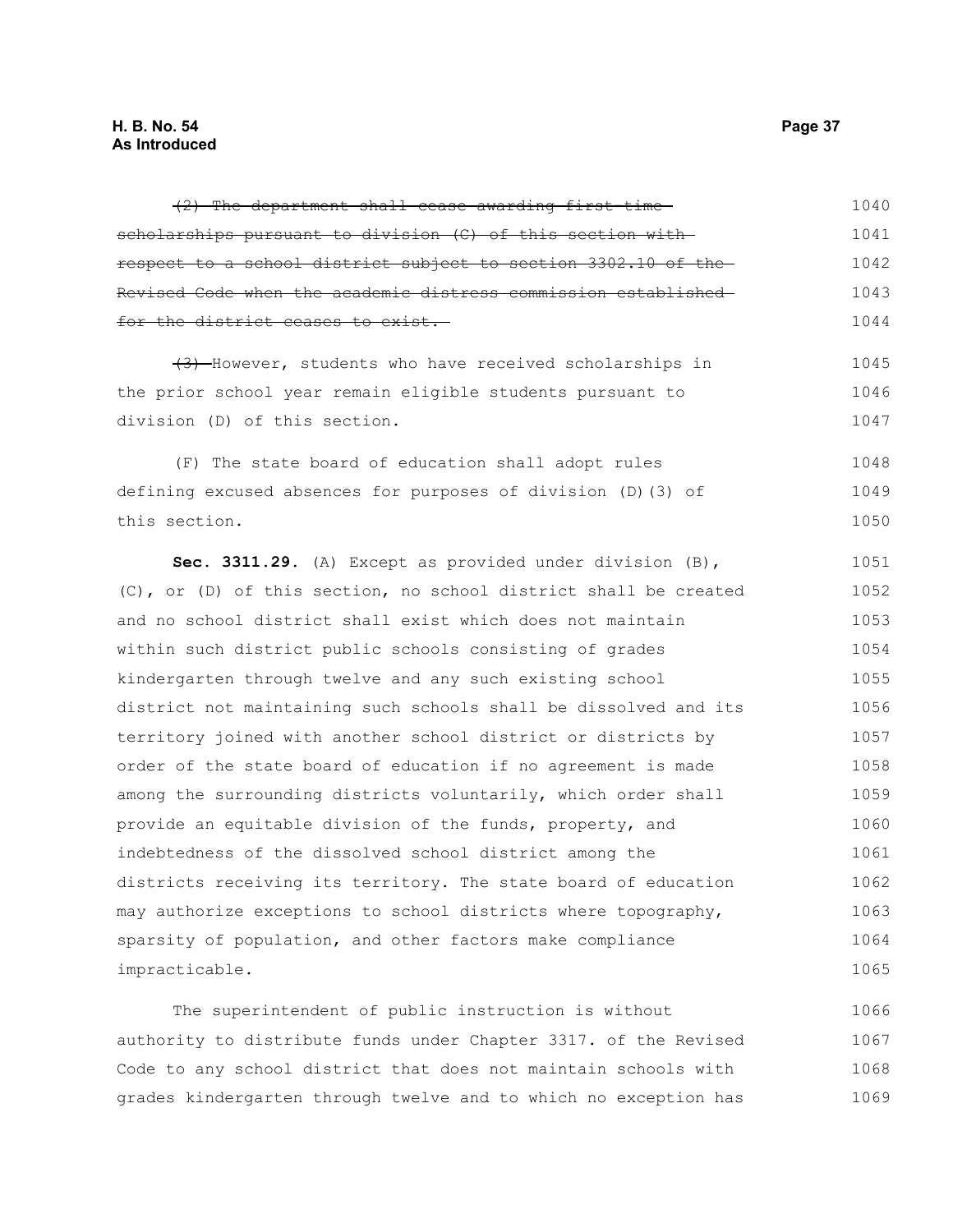been granted by the state board of education.

(B) Division (A) of this section does not apply to any joint vocational school district or any cooperative education school district established pursuant to divisions (A) to (C) of section 3311.52 of the Revised Code. 1071 1072 1073 1074

(C)(1)(a) Except as provided in division (C)(3) of this section, division (A) of this section does not apply to any cooperative education school district established pursuant to section 3311.521 of the Revised Code nor to the city, exempted village, or local school districts that have territory within such a cooperative education district. 1075 1076 1077 1078 1079 1080

(b) The cooperative district and each city, exempted village, or local district with territory within the cooperative district shall maintain the grades that the resolution adopted or amended pursuant to section 3311.521 of the Revised Code specifies. 1081 1082 1083 1084 1085

(2) Any cooperative education school district described under division (C)(1) of this section that fails to maintain the grades it is specified to operate shall be dissolved by order of the state board of education unless prior to such an order the cooperative district is dissolved pursuant to section 3311.54 of the Revised Code. Any such order shall provide for the equitable adjustment, division, and disposition of the assets, property, debts, and obligations of the district among each city, local, and exempted village school district whose territory is in the cooperative district and shall provide that the tax duplicate of each city, local, and exempted village school district whose territory is in the cooperative district shall be bound for and assume its share of the outstanding indebtedness of the cooperative district. 1086 1087 1088 1089 1090 1091 1092 1093 1094 1095 1096 1097 1098 1099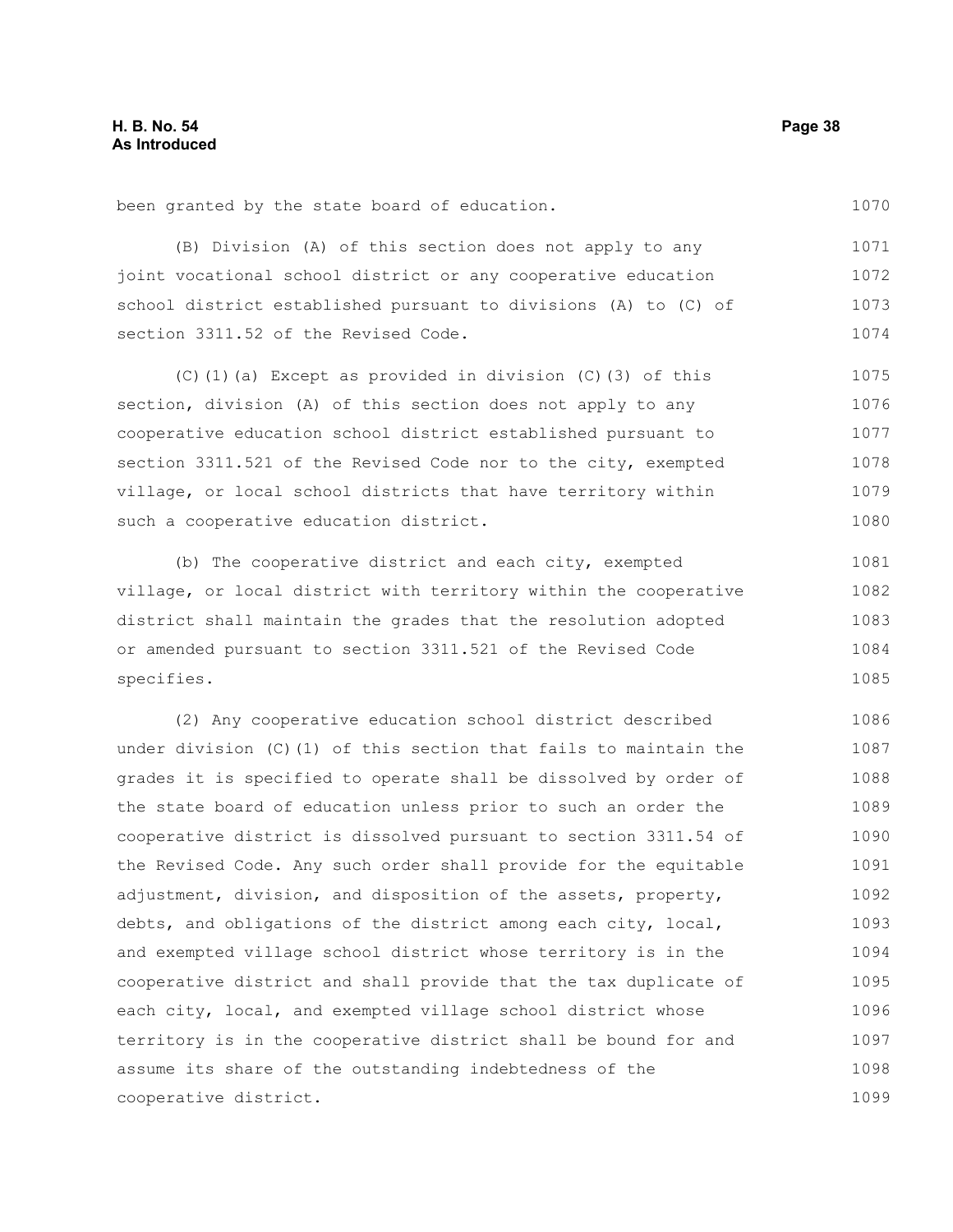# **H. B. No. 54 Page 39 As Introduced**

(3) If any city, exempted village, or local school district described under division (C)(1) of this section fails to maintain the grades it is specified to operate the cooperative district within which it has territory shall be dissolved in accordance with division (C)(2) of this section and upon that dissolution any city, exempted village, or local district failing to maintain grades kindergarten through twelve shall be subject to the provisions for dissolution in division (A) of this section. (D) Division (A) of this section does not apply to any school district that is or has ever been subject to former section 3302.10 of the Revised Code, as it-exists on and afterthe effective date of this amendment existed prior to the effective date of this amendment, and has had a majority of its schools reconstituted or closed under that section. Sec. 3314.102. (A) As used in this section÷ (1) "Chief executive officer" means a chief executive officer appointed by an academic distress commission pursuant to section 3302.10 of the Revised Code. (2) "Municipal, "municipal school district" and "mayor" have the same meanings as in section 3311.71 of the Revised Code. (B) Notwithstanding section 3314.10 and sections 4117.03 to 4117.18 of the Revised Code and Section 4 of Amended Substitute Senate Bill No. 133 of the 115th general assembly, the employees of a conversion community school that is sponsored by the board of education of a municipal school district  $o$ r aschool district for which an academic distress commission has 1100 1101 1102 1103 1104 1105 1106 1107 1108 1109 1110 1111 1112 1113 1114 1115 1116 1117 1118 1119 1120 1121 1122 1123 1124 1125 1126 1127

been established under section 3302.10 of the Revised Code shall 1128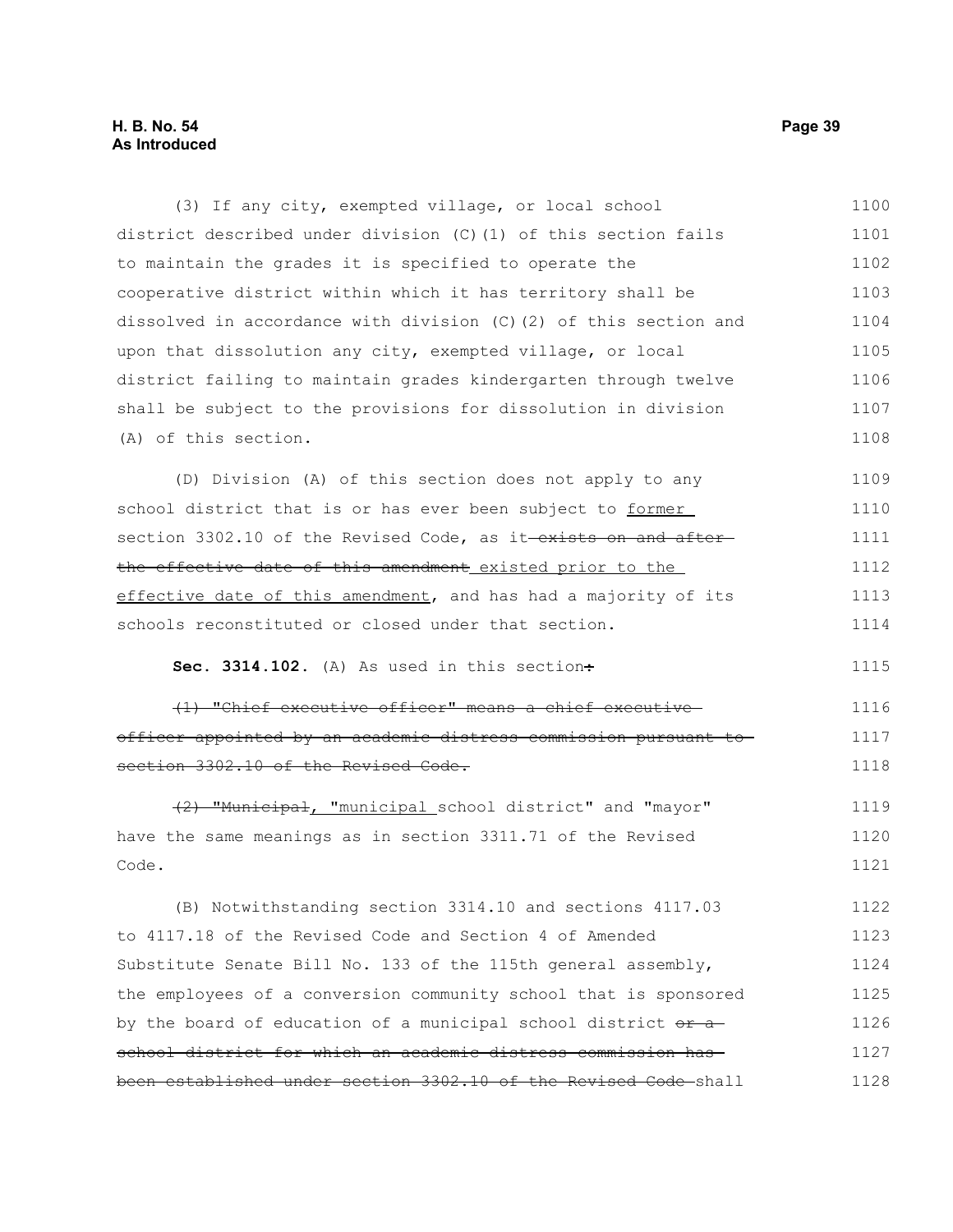cease to be subject to any future collective bargaining agreement, if the mayor or chief executive officer-submits to the board of education sponsoring the school and to the state employment relations board a statement requesting that all employees of the community school be removed from a collective bargaining unit. The employees of the community school who are covered by a collective bargaining agreement in effect on the date the mayor or chief executive officer submits the statement shall remain subject to that collective bargaining agreement until the collective bargaining agreement expires on its terms. Upon expiration of that collective bargaining agreement, the employees of that school are not subject to Chapter 4117. of the Revised Code and may not organize or collectively bargain pursuant to that chapter. 1129 1130 1131 1132 1133 1134 1135 1136 1137 1138 1139 1140 1141 1142

**Section 2.** That existing sections 133.06, 3302.036, 3302.042, 3302.16, 3302.17, 3310.02, 3310.03, 3311.29, and 3314.102 of the Revised Code are hereby repealed. 1143 1144 1145

**Section 3.** That sections 3302.10, 3302.101, 3302.102, 3302.11, and 3302.12 of the Revised Code are hereby repealed. 1146 1147

**Section 4.** That Section 5 of S.B. 89 of the 133rd General Assembly be amended to read as follows: 1148 1149

**Sec. 5.** (A) Notwithstanding anything to the contrary in section 3310.03 of the Revised Code, a student is eligible for an Educational Choice Scholarship for the 2021-2022 school year if the student satisfies all of the following conditions: 1150 1151 1152 1153

(1) The student was enrolled in a public or nonpublic school in any of grades kindergarten through twelve, or was homeschooled for the equivalent of those grades, in the 2020- 2021 school year. 1154 1155 1156 1157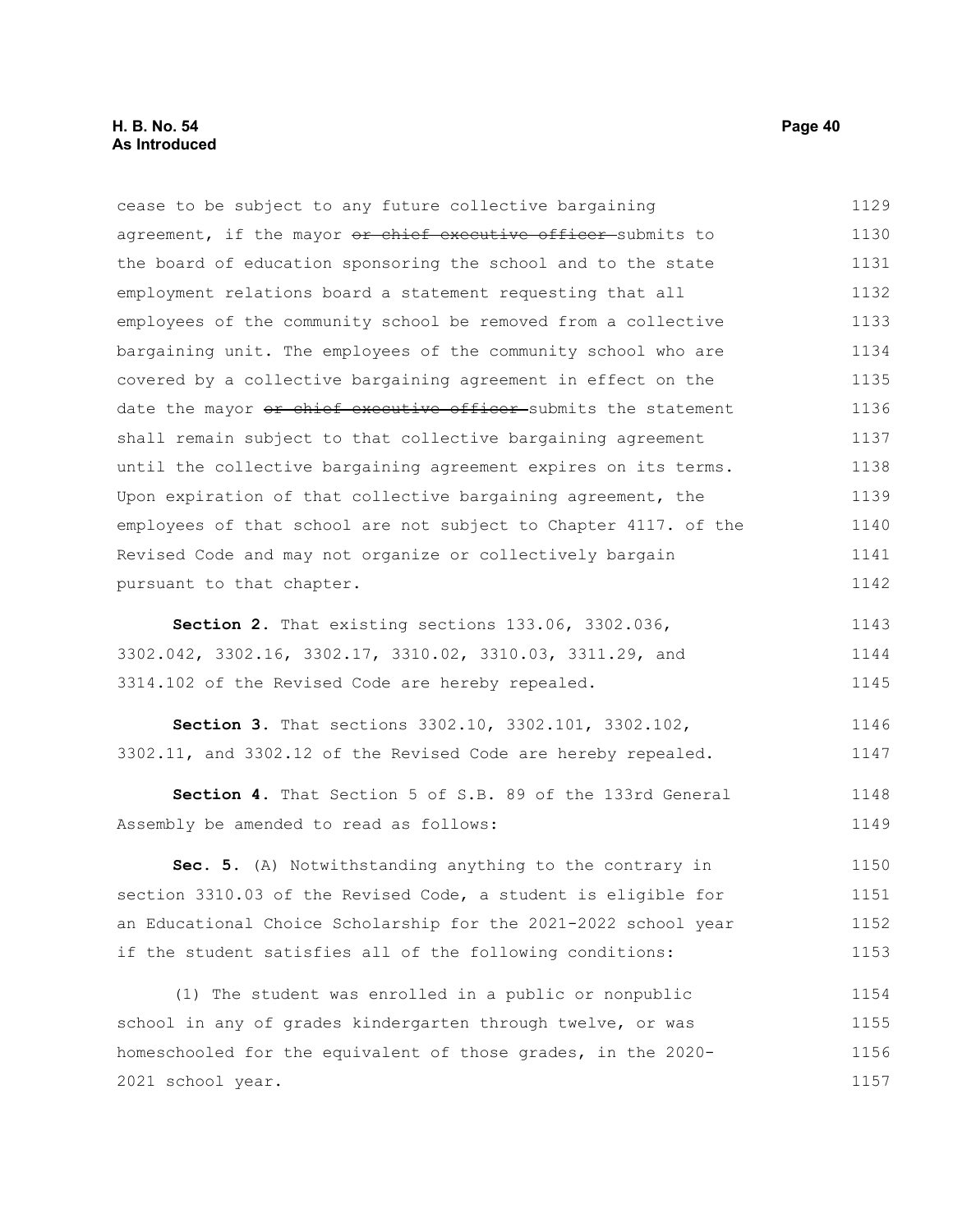(2) The student was eligible for a scholarship for the 2020-2021 school year under Section 31 of H.B. 197 of the 133rd General Assembly. 1158 1159 1160

(3) For the 2021-2022 school year, the student would be enrolled in a building that, in the 2019-2020 school year, met one of the conditions described in division (A), (B),  $\overline{(B)}$ , or (E) of section 3310.03 of the Revised Code, as it existed prior to the effective date of this section March 2, 2021. 1161 1162 1163 1164 1165

(B) If the number of students who apply for an Educational Choice Scholarship exceeds the maximum number of scholarships permitted under division (A) of section 3310.02 of the Revised Code, priority shall first be given to those students applying for a scholarship under section 3310.03 of the Revised Code in accordance with division (B) of section 3310.02 of the Revised Code. If the number of available scholarships has not been exceeded after scholarships are awarded in accordance with section 3310.02 of the Revised Code, the Department of Education shall award scholarships under this section in the following order of priority: 1166 1167 1168 1169 1170 1171 1172 1173 1174 1175 1176

(1) First, to eligible students with family incomes at or below two hundred per cent of the federal poverty guidelines who qualify under this section. If the number of students described in division (B)(1) of this section who apply for a scholarship exceeds the number of available scholarships after awards are made under divisions (B)(1) to  $(5)$  (3) of section 3310.02 of the Revised Code, the Department shall select students described in division (B)(1) of this section by lot to receive any remaining scholarships. 1177 1178 1179 1180 1181 1182 1183 1184 1185

(2) Second, to other eligible students who qualify under this section. If the number of students described in division 1186 1187